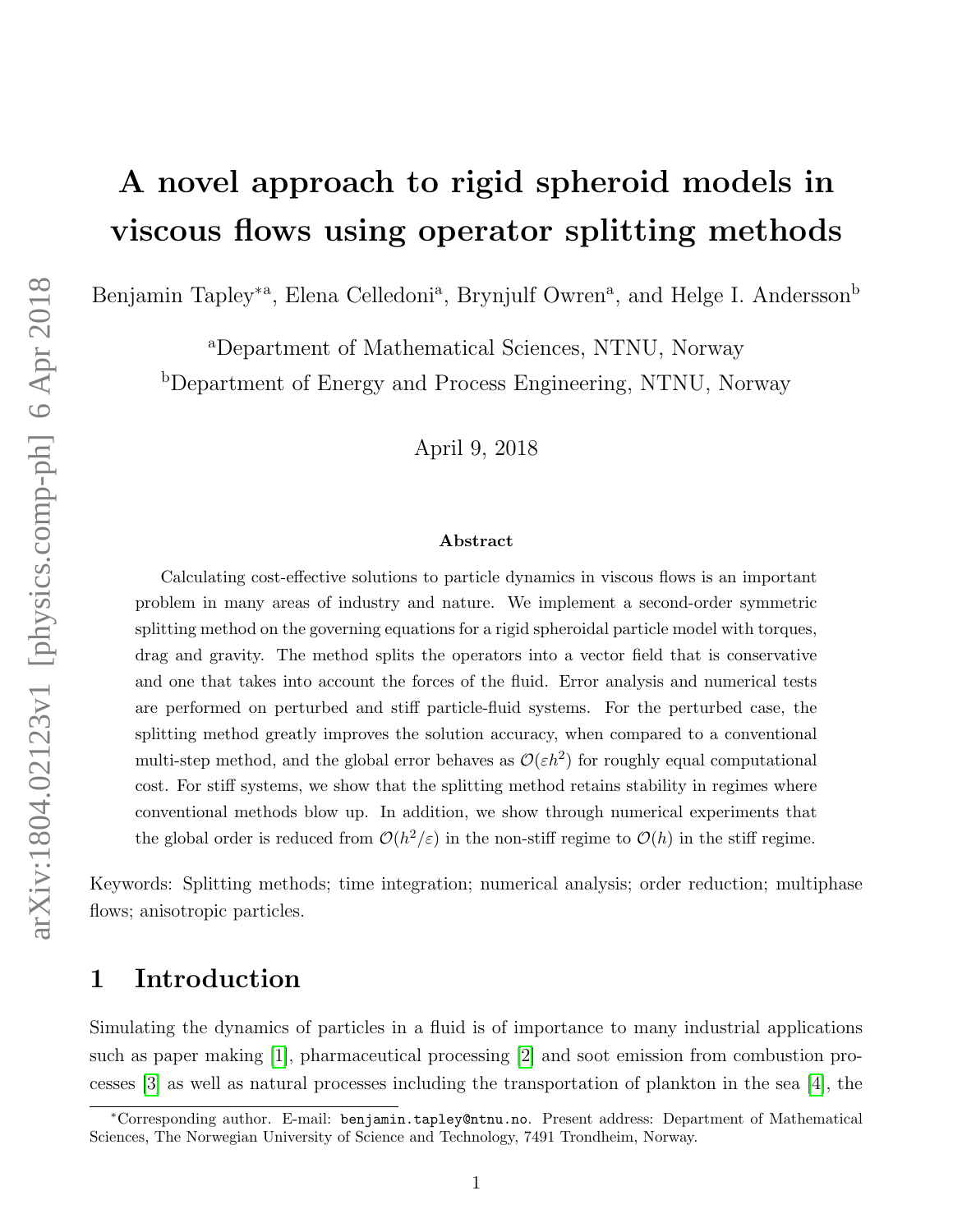formation of ice clouds [\[5\]](#page-20-4) and the dispersion of pollen in the atmosphere [\[6\]](#page-20-5). With growing needs for larger models and longer simulation times, there is an increasing demand for effective numerical methods that minimise computational cost. Over the past 50 years, splitting methods have been used to model problems in molecular biology, physics and fluid dynamics, for example, and have been shown to supersede classical integration schemes in terms of both quantitative and qualitative accuracy [\[7\]](#page-20-6). In this paper, we employ splitting methods on the axisymmetric rigid-body equations with Stokes viscous force, torque and gravity. Splitting methods are often used when the differential equation has geometric properties that should be preserved under disretisation, such as being Hamiltonian or divergence-free; or possessing a symmetry or a first integral. The idea behind splitting methods is to split the system into two or more simpler sub-systems and compute the numerical flow as the composition of the analytic flows of the subsystems at discrete time-steps. As these methods are purpose-built for the problem under study, they have the ability to mimic the qualitative behaviour of the continuous solution resulting in efficiency and stability improvements over standard, all-purpose integration techniques.

The particle-fluid system is modelled under the assumptions that the particle size is smaller than the smallest fluid length scale (e.g., the Kolomogrov scale) and that the particle shape can be approximated by a triaxial ellipsoid. Under the first assumption, the particle-Reynolds number is likely to be low and the fluid can be approximated by Stokes flow conditions where the dominant forces are drag, torque and gravity. We adopt the second assumption for numerous reasons. Due to the inherent complexity of fluid dynamics, ellipsoids are the only shape where the fluid forces are exactly known at leading order without making overly restrictive assumptions. For example, slender body theory can tell us the forces on the particle only but only if the particle is very long and thin [\[8](#page-20-7)[–10\]](#page-20-8) and perturbation theory can tell us the translational [\[11\]](#page-20-9) and rotational [\[12\]](#page-21-0) forces only for nearly spherical particles. Other than these two cases, the only shape where the forces are known at leading order are ellipsoids, which are modelled by Stokes viscous force, derived by Brenner [\[13\]](#page-21-1), and torques, derived by Jeffery [\[14\]](#page-21-2). Such models have been adopted in studies such as [\[15–](#page-21-3)[17\]](#page-21-4). Additionally, modelling general non-spherical particles as axisymmetric spheroids, such as rigid rods [\[16\]](#page-21-5) or disks [\[17\]](#page-21-4), is a common leading order approximation, for example, ice-cloud particles are hexagonal plates and columns but are modelled as oblate and prolate spheroids [\[5\]](#page-20-4). For a comprehensive review on particle modelling the reader is referred to [\[18\]](#page-21-6). In this paper we pay particular attention to two cases, one where the fluid forces are seen as a perturbation to an otherwise free rigid-body system and the second is a stiff system, where the fluid forces dominate the free rigid-body equations.

For non-spherical particles, the orientation couples with the translational dynamics and therefore greatly increases the model complexity. As a result, a system of 13 coupled ordinary differential equations (ODEs) need to be solved per time-step: three each for the position, velocity and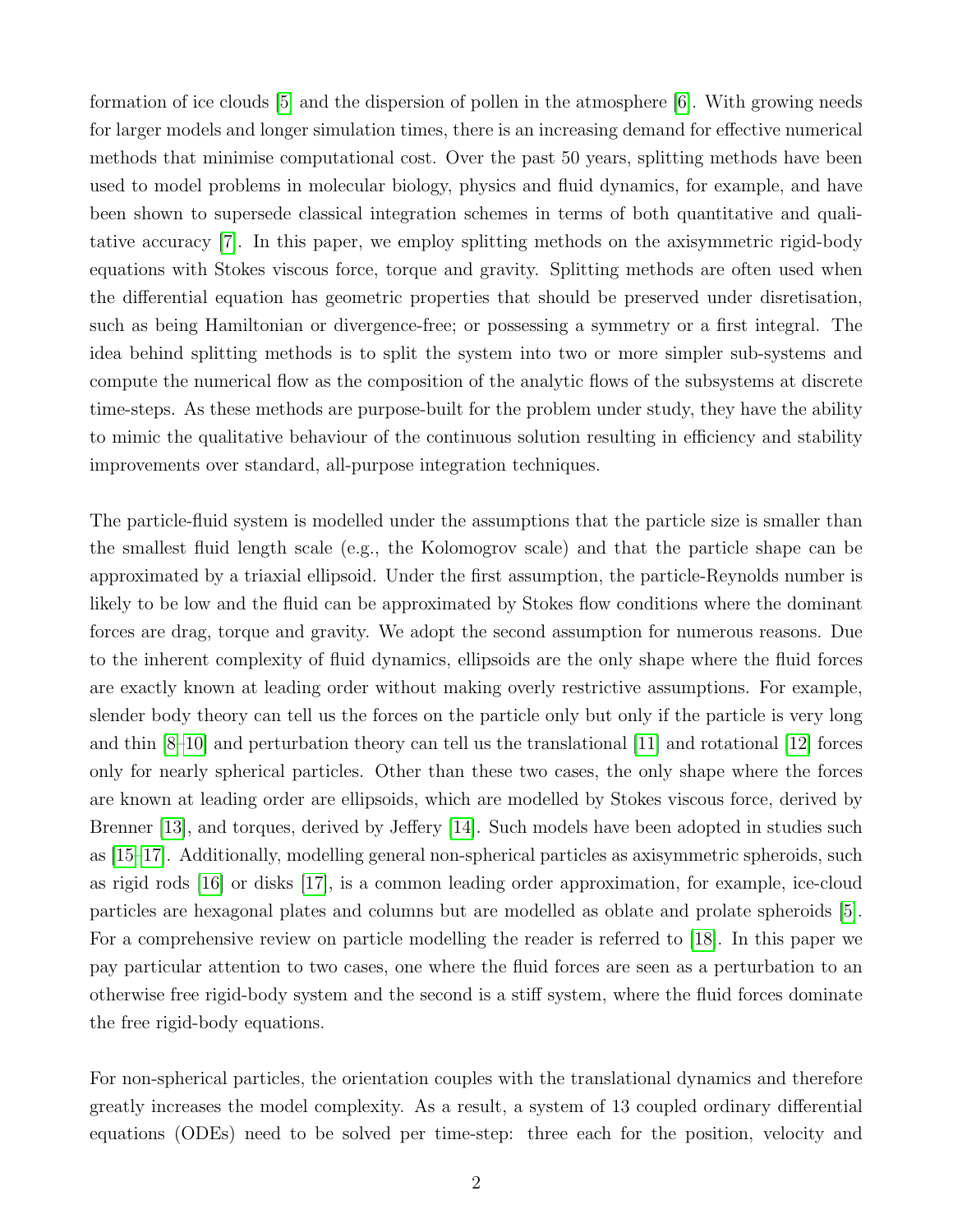angular momentum vectors and four for the rotation quaternion. A typical approach to solving these ODEs has been to integrate the system using Runge-Kutta methods and/or linear multistep methods such as a second-order explicit Adams-Bashforth method [\[15,](#page-21-3) [17\]](#page-21-4). These methods, although straightforward to implement, present a number of drawbacks when calculating long-time numerical solutions to ODEs: (1) stability restrictions on the time-step  $h$ ; (2) not time symmetric; and (3) limited ability to conserve properties specific to the underlying physics of the system. Such issues can only be overcome by enforcing small time-steps, thus increasing the total cost of the solution method, which limits the feasibility of large (e.g.,  $N > 10^6$  particles) or long (e.g.,  $T \in [0, 10^3]$  seconds) simulations [\[18\]](#page-21-6). Alternatively, one could approach the problem with a purpose-built algorithm, such as a splitting method, which takes advantage of particular properties of the vector field under study. Here, we show that when compared to a conventional two-step Adams-Bashforth method, the splitting method is both cheaper, more accurate and more robust thus allowing for larger time-steps to achieve the same accuracy.

The next section of the paper reviews relevant theory in particle modelling. We then introduce the numerical splitting method and present an error analysis. Section [5](#page-15-0) presents some numerical experiments and the last section is dedicated to conclusions.

### 2 Governing equations

To describe the forces on the particle we first establish three reference frames. First, we define an *inertial frame* by variables  $\mathbf{x} = (x, y, z)^T$  that is an inertial coordinate system as shown in figure [1.](#page-3-0) Secondly, we define a *translating frame* by variables  $\mathbf{x}'' = (x'', y'', z'')^T$  that is translating with the particle and has its origin co-located with the particles center of mass. Lastly, we introduce a body frame denoted by variables  $\mathbf{x}' = (x', y', z')^T$  that is translating and rotating with the particle. Henceforth, all primed and double primed variables are respectively defined in the body and translating frame and unprimed variables are defined in the inertial frame.

Jeffery and Brenner derived forces for general rigid ellipsoids, which have three distinct semi-axis lengths; however, for simplicity we will focus on spheroids, which are axisymmetric. In the body frame, a spheroid is defined by

$$
\frac{x^2}{a^2} + \frac{y^2}{a^2} + \frac{z^2}{c^2} = 1,\tag{1}
$$

where  $a$  and  $c$  are the distinct semi-axis lengths. The particle shape is characterised by the dimensionless aspect ratio  $\lambda = c/a > 0$ , which distinguishes between spherical  $(\lambda = 1)$ , prolate  $(\lambda > 1)$  and oblate  $(\lambda < 1)$  particles (the latter two shapes are also called as rods and disks). The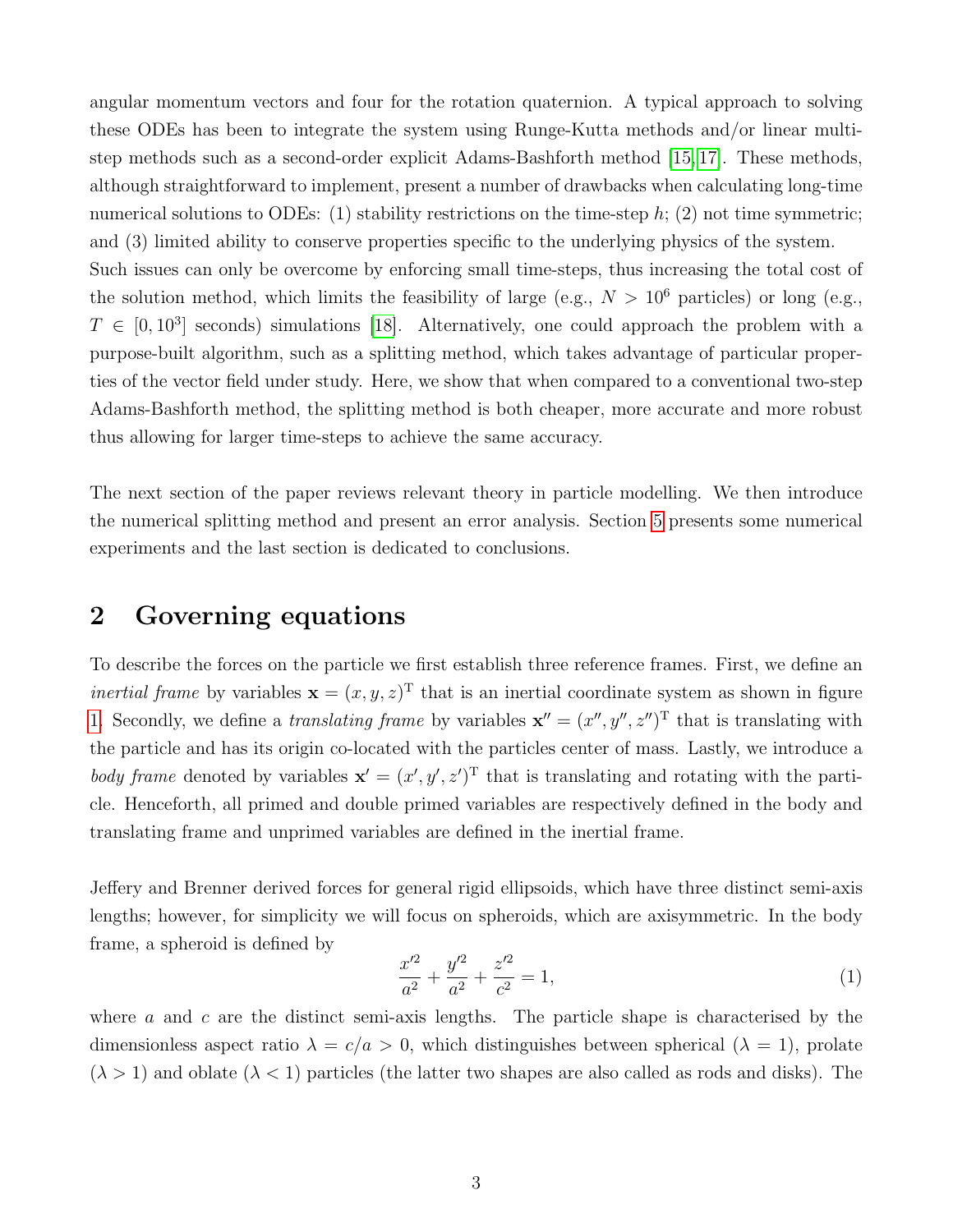<span id="page-3-0"></span>

Figure 1: A prolate spheroid  $(\lambda = 3)$  with coordinate lines of the inertial frame (thick black arrows), translating frame (thin black arrows) and the body frame (thin blue arrows).

axisymmetric moment of inertia tensor for a spheroid in the body frame is

$$
I' = ma^{2} \text{diag}\left(\frac{(1+\lambda^{2})}{5}, \frac{(1+\lambda^{2})}{5}, \frac{2}{5}\right),\tag{2}
$$

where  $m=\frac{4}{3}$  $\frac{4}{3}\pi\lambda a^3\rho_p$  is the particle mass and  $\rho_p$  is the particle density.

A spheroid immersed in a fluid will experience forces on its surface that have magnitude governed by many parameters such as the particles density  $\rho_p$ , semi-major axis length a, aspect ratio  $\lambda$ , fluid density  $\rho_f$ , dynamic viscosity  $\nu$  and fluid relaxation time  $\tau_f$ , which is defined in section [2.3.](#page-7-0) Hence, it is a logical step to non-dimensionalise our equations by introducing a dimensionless Stokes number. The particle Stokes number is formally defined as the ratio of the particle and fluid relaxation times  $St = \tau_p/\tau_f$ . In this paper, we will adopt the definition

$$
St = \frac{D\lambda^2 a^2}{\nu \tau_f},\tag{3}
$$

where  $D = \frac{\rho_p}{\rho_s}$  $\frac{\rho_p}{\rho_f}$  is the particle-fluid density ratio. The Stokes number is a dimensionless measure of the relative importance of particle inertia, that is, as  $St \to \infty$  the particle behaves as a free body and as  $St \to 0$  the particle behaves as if itself were part of the fluid. Henceforth, all equations are presented in their non-dimensional form and all parameters have dimension equal to 1.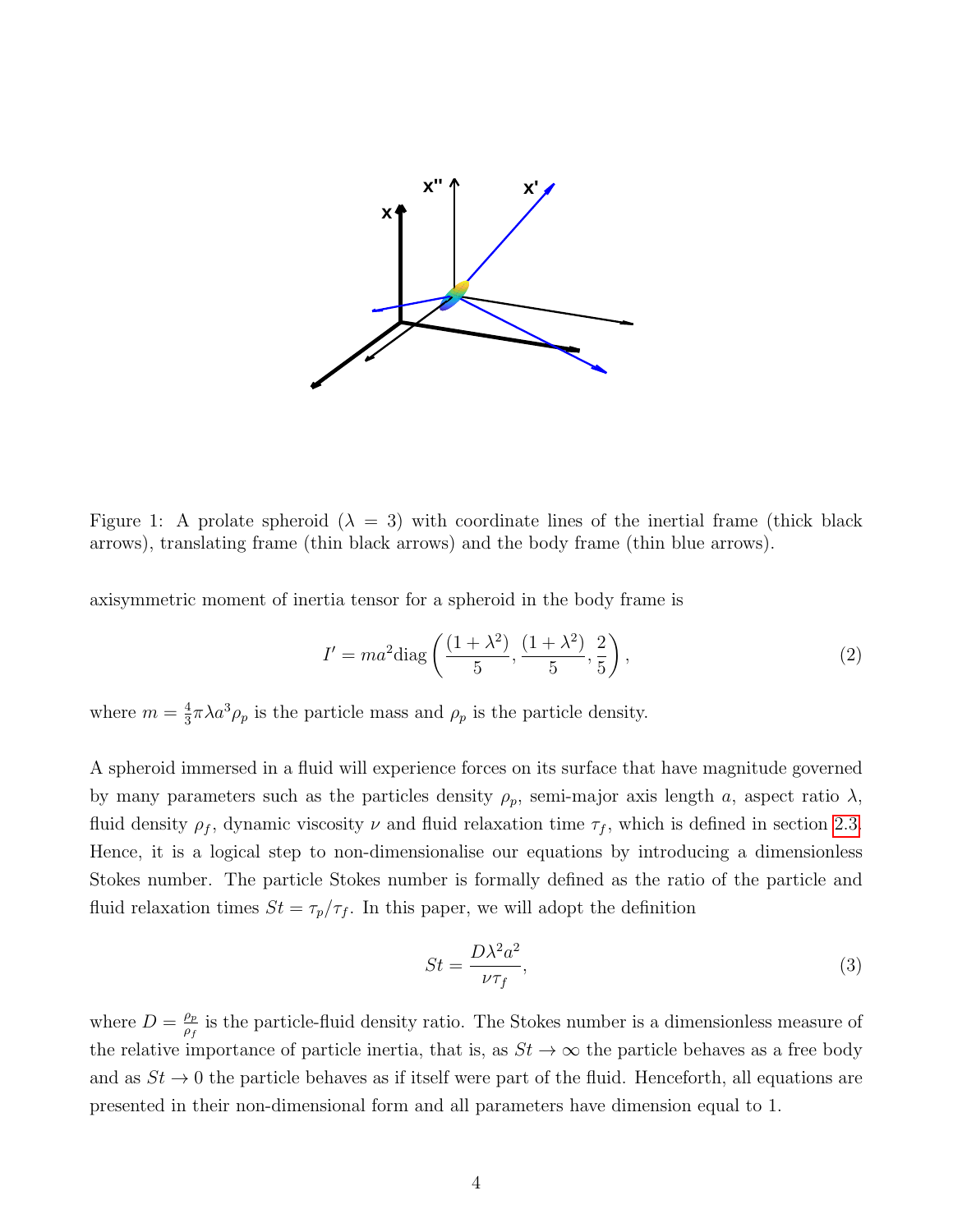The linear momentum, angular momentum and position can be described by the column vectors  $\mathbf{p}, \mathbf{m}'$ ,  $\mathbf{x} \in \mathbb{R}^3$ , and the orientation can be represented using Euler parameters [\[19\]](#page-21-7), i.e. a vector  $q = (e_0, e_1, e_2, e_3) \in \mathbb{R}^4$  satisfying the constraint

$$
1 = e_0^2 + e_1^2 + e_2^2 + e_3^2,\tag{4}
$$

that uniquely determines the orientation of the body frame relative to the axes of translating frame (and hence to the inertial frame subject to an additional translation). The Euler parameters were first used for particle modelling by Fan [\[20\]](#page-21-8) and are used in place of the conventional Euler angles to avoid singularities. Each q uniquely determines a rotation matrix  $Q \in SO(3)$  that transforms a vector in the body frame  $x'$  to a vector in the translating frame  $x''$  via

$$
\mathbf{x}'' = Q\mathbf{x}'.\tag{5}
$$

There is a 2-to-1 correspondence between Euler parameters and  $3 \times 3$  rotation matrices given by the so called Euler-Rodriguez map  $\mathcal{E}: q \mapsto Q$  [\[21\]](#page-21-9). Setting  $e = (e_1, e_2, e_3)$ , the rotation matrix  $\mathcal{E}(q) = Q$  is constructed via

$$
Q = \mathbb{1} + 2e_0\hat{\mathbf{e}} + 2\hat{\mathbf{e}}\hat{\mathbf{e}},\tag{6}
$$

where 1 is the  $3 \times 3$  identity matrix and we have introduced the hat map  $\hat{\cdot} : \mathbb{R}^3 \to \mathfrak{so}(3)$  defined by

$$
\begin{pmatrix}\n\omega_1 \\
\omega_2 \\
\omega_3\n\end{pmatrix}\n\mapsto \widehat{\boldsymbol{\omega}} = \begin{pmatrix}\n0 & -\omega_1 & \omega_2 \\
\omega_1 & 0 & -\omega_3 \\
-\omega_2 & \omega_3 & 0\n\end{pmatrix},
$$
\n(7)

where  $\mathfrak{so}(3)$  is the Lie algebra of  $SO(3)$  containing  $3 \times 3$  skew-symmetric matrices satisfying  $\omega \times \mathbf{v} = \hat{\omega} \mathbf{v}$  for  $\omega, \mathbf{v} \in \mathbb{R}^3$ . This gives the following expression for Q explicitly in terms of the Euler parameters

$$
Q = \begin{pmatrix} e_0^2 + e_1^2 - e_2^2 - e_3^2 & 2(e_1e_2 - e_0e_3) & 2(e_1e_3 + e_0e_2) \\ 2(e_1e_2 + e_0e_3) & e_0^2 - e_1^2 + e_2^2 - e_3^2 & 2(e_2e_3 - e_0e_1) \\ 2(e_1e_3 - e_0e_2) & 2(e_2e_3 + e_0e_1) & e_0^2 - e_1^2 - e_2^2 + e_3^2 \end{pmatrix}.
$$
 (8)

#### 2.1 Translational dynamics

The Stokes viscous force, derived in [\[13\]](#page-21-1) and gravity force terms, are given in their non-dimensional form by

<span id="page-4-0"></span>
$$
\mathbf{F}_h = \frac{3\lambda}{4St} QK'Q^{\mathrm{T}}(\mathbf{u} - \mathbf{v}),\tag{9}
$$

$$
\mathbf{F}_g = -m\mathbf{g},\tag{10}
$$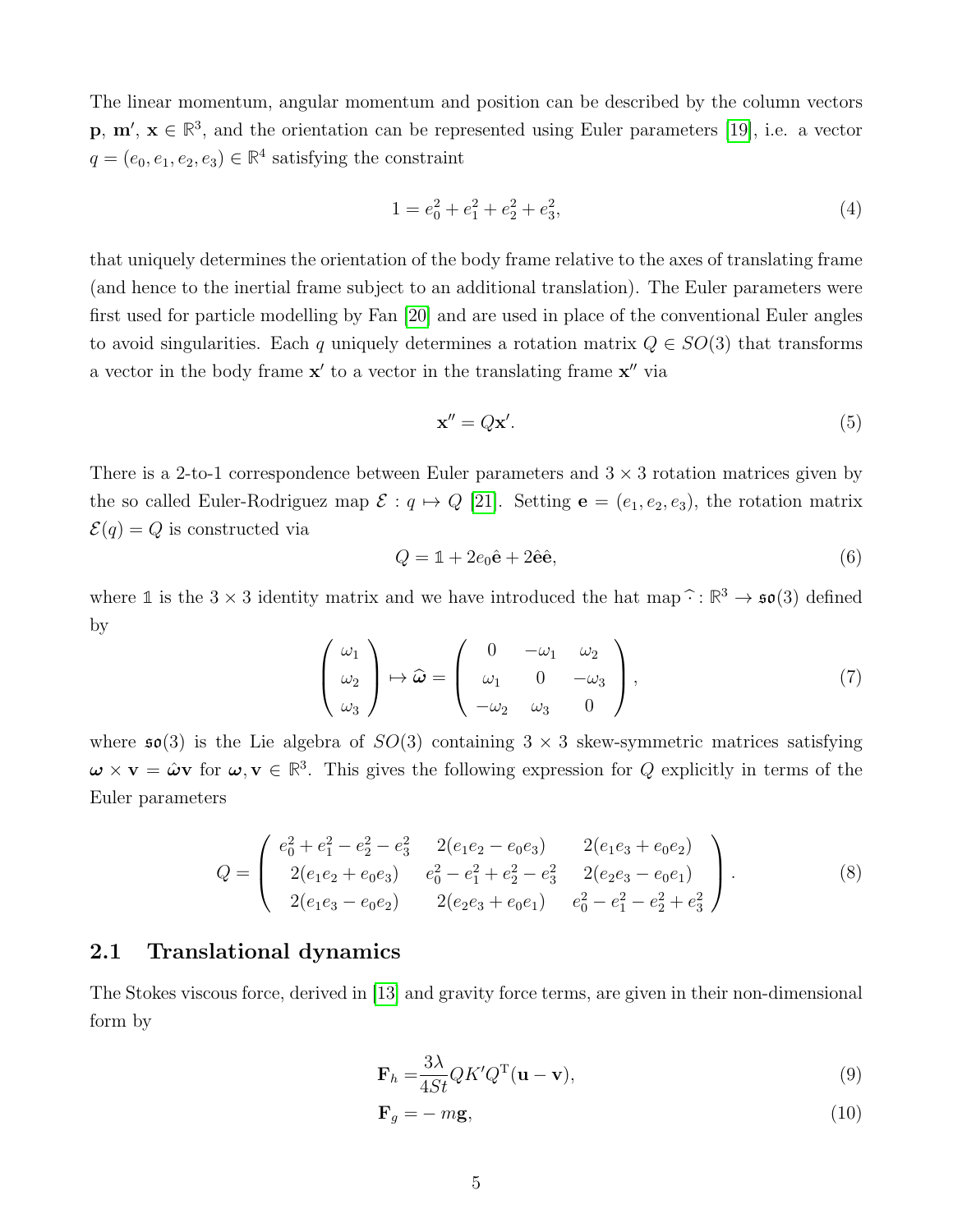where **v** is the inertial frame linear velocity, which is related to linear momentum via  $\mathbf{p} = m\mathbf{v}$ . Note that in our non-dimensional formalism we take  $m = 1$  to be a dimensionless constant; however, we will leave  $m$  in our equations for consistency with the literature. The inertial frame fluid velocity vector  $\mathbf{u} = \mathbf{u}(\mathbf{x}, t)$  is taken at the location of the particle x and the inertial frame gravity acceleration vector is  $\mathbf{g} = (0, 0, g)^T$  for some positive constant g that is typically defined as  $g = 1 - 1/D$  to account for the buoyancy force. The body frame resistance tensor K', derived by Oberbeck [\[22\]](#page-21-10), is given by

$$
K' = 16\pi\lambda \operatorname{diag}\left(\frac{1}{\chi_0 + \alpha_0}, \frac{1}{\chi_0 + \beta_0}, \frac{1}{\chi_0 + \lambda^2\gamma_0}\right) \tag{11}
$$

<span id="page-5-0"></span>where the constants  $\chi_0$ ,  $\alpha_0$ ,  $\beta_0$  and  $\gamma_0$  were calculated for ellipsoidal particles by Siewert [\[23\]](#page-21-11) and are presented in table [1.](#page-5-0) Note that the inertial frame resistance tensor  $K$  is calculated from the similarity transformation  $K = QK'Q^{T}$ .

|                      | $\lambda < 1$                                                                                | $\lambda=1$   | $\lambda > 1$                                                                   |
|----------------------|----------------------------------------------------------------------------------------------|---------------|---------------------------------------------------------------------------------|
| $\chi_0$             | $\frac{\lambda^2(\pi-\kappa_0)}{\sqrt{1-\lambda^2}}$                                         |               | $\frac{-\kappa_0\lambda}{\sqrt{\lambda^2-1}}$                                   |
| $\alpha_0 = \beta_0$ | $\frac{-\lambda \left(\kappa_0-\pi+2\lambda\sqrt{1-\lambda^2}\right)}{2(1-\lambda^2)^{3/2}}$ | $\frac{2}{3}$ | $\frac{\lambda^2}{\lambda^2-1}+\frac{\lambda\kappa_0}{2(\lambda^2-1)^{3/2}}$    |
| $\gamma_0$           | $\left(\lambda(\kappa_0-\pi)+2\sqrt{1-\lambda^2}\right)$<br>$\sqrt{(1-\lambda^2)^{3/2}}$     | $\frac{2}{3}$ | $\frac{-2}{\lambda^2-1} - \frac{\lambda \kappa_0}{(\lambda^2-1)^{3/2}}$         |
| $\kappa_0$           | $2 \arctan \left( \frac{\lambda}{\sqrt{1-\lambda^2}} \right)$                                |               | $\ln\left(\frac{\lambda-\sqrt{\lambda^2-1}}{\lambda+\sqrt{\lambda^2-1}}\right)$ |

Table 1: The values for the constants  $\chi_0$ ,  $\alpha_0$ ,  $\beta_0$  and  $\gamma_0$  for  $\lambda < 1$ ,  $\lambda = 1$  and  $\lambda > 1$ .

It will be convenient for the formulation of the methods to rewrite equation [\(9\)](#page-4-0) as

$$
\mathbf{F}_h = -A_1 \mathbf{p} + \mathbf{b}_1,\tag{12}
$$

where

<span id="page-5-1"></span>
$$
A_1 = \frac{3\lambda}{4mSt}K \quad \text{and} \quad \mathbf{b}_1 = mA_1 \mathbf{u}(\mathbf{x}, t). \tag{13}
$$

Here,  **is implicitly dependent on time through the fluid. This leads to the following ODE for** momentum

$$
\dot{\mathbf{p}} = -A_1 \mathbf{p} + \mathbf{b}_1 - m \mathbf{g}.\tag{14}
$$

The inertial frame position vector **x** is calculated by solving

$$
\dot{\mathbf{x}} = \mathbf{v}.\tag{15}
$$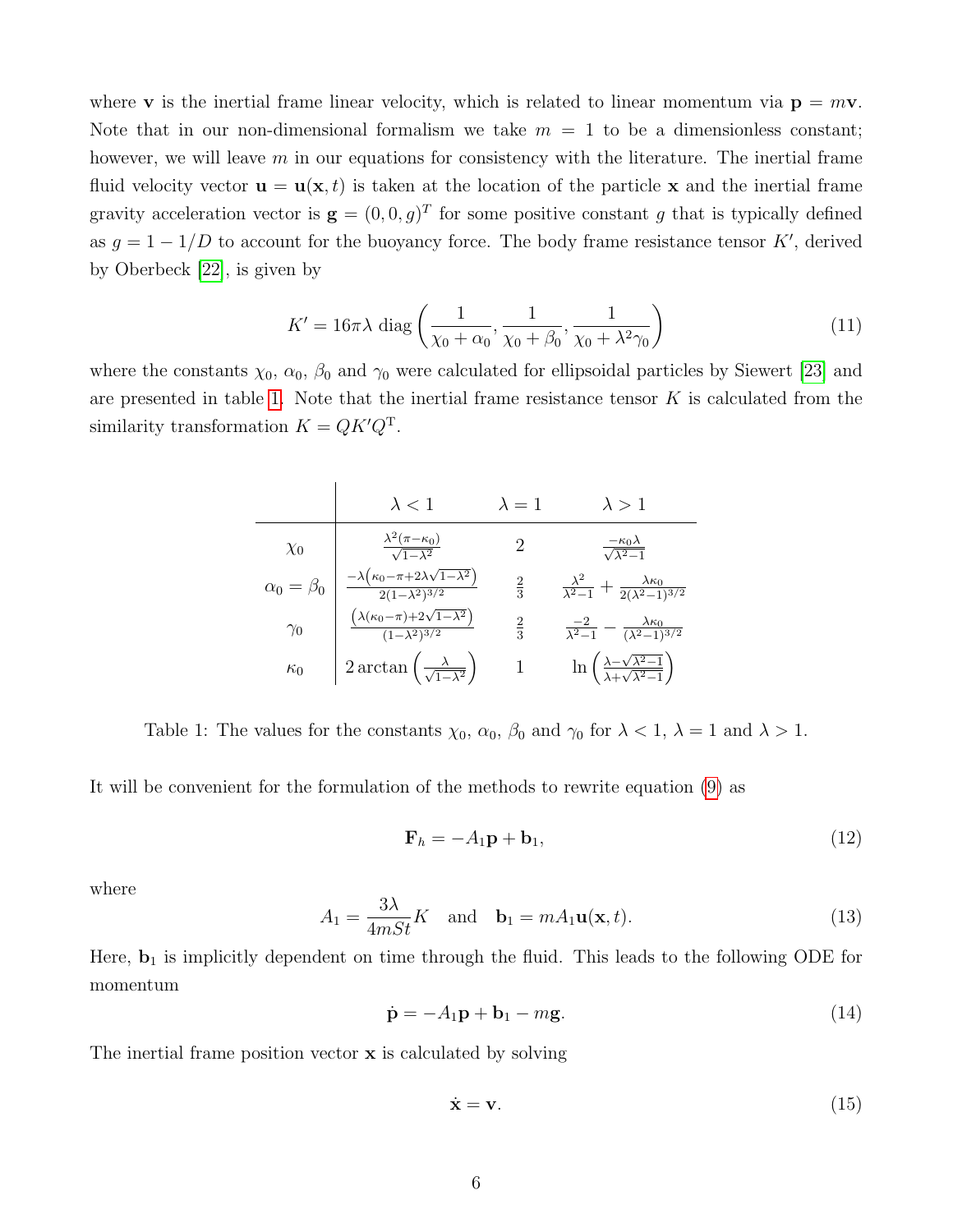#### 2.2 Rotational dynamics

The rotational dynamics of an ellipsoidal particle are governed by the free rigid-body equations [\[24\]](#page-21-12) with torques  $\mathbf{N}' = (N'_x, N'_y, N'_z)^T$  that describe the rotational forces acting on an ellipsoid in creeping Stokes flow in the body frame [\[14\]](#page-21-2). These are presented in their non-dimensional form

<span id="page-6-0"></span>
$$
N'_x = \frac{16\pi\lambda}{3(\beta_0 + \lambda^2\gamma_0)} \left[ (1 - \lambda^2)S'_{yz} + (1 + \lambda^2)(\Omega'_x - \omega'_x) \right],\tag{16}
$$

$$
N'_y = \frac{16\pi\lambda}{3(\alpha_0 + \lambda^2\gamma_0)} \left[ (\lambda^2 - 1)S'_{zx} + (1 + \lambda^2)(\Omega'_y - \omega'_y) \right],\tag{17}
$$

$$
N_z' = \frac{32\pi\lambda}{3(\alpha_0 + \beta_0)} (\Omega_z' - \omega_z'),\tag{18}
$$

where  $\boldsymbol{\omega}' = (\omega_x', \omega_y', \omega_z')^{\mathrm{T}}$  is the body frame angular velocity, which is related to body frame angular momentum by  $\mathbf{m}' = I'\boldsymbol{\omega}'$ . The dimensionless body frame shear  $\mathbf{S}' = (S'_{yz}, S'_{zx}, S'_{xy})^T$  and fluid rotation  $\mathbf{\Omega}' = (\Omega_x', \Omega_y', \Omega_z')^{\mathrm{T}}$  terms are

$$
S'_{ij} = \frac{1}{2} \left( \frac{\partial u'_i}{\partial x'_j} + \frac{\partial u'_j}{\partial x'_i} \right) \quad \text{and} \quad \Omega'_i = \frac{1}{2} (\nabla' \times \mathbf{u}')_i. \tag{19}
$$

We write equations [\(16\)](#page-6-0), [\(17\)](#page-6-1) and [\(18\)](#page-6-2) compactly as

<span id="page-6-2"></span><span id="page-6-1"></span>
$$
\mathbf{N}' = -A_2'\mathbf{m}' + \mathbf{b}_2',\tag{20}
$$

where

<span id="page-6-4"></span>
$$
A_2' = \frac{12\lambda^2}{St} \text{diag}\left(\frac{(1+\lambda^2)}{(\beta_0 + \lambda^2 \gamma_0)}, \frac{(1+\lambda^2)}{(\alpha_0 + \lambda^2 \gamma_0)}, \frac{2}{(\alpha_0 + \beta_0)}\right) I'^{-1},\tag{21}
$$

and

$$
\mathbf{b}'_2 = \frac{12\lambda^2}{St} \text{diag}\left(\frac{(1-\lambda^2)}{(\beta_0 + \lambda^2 \gamma_0)}, \frac{(\lambda^2 - 1)}{(\alpha_0 + \lambda^2 \gamma_0)}, 0\right) \mathbf{S}' + A_2 I' \Omega'.\tag{22}
$$

Here,  $\mathbf{b}'_2$  is implicitly dependent on time through the shear and rotation terms. The dimensionless equation governing the angular momentum of the particle in the body frame is therefore

$$
\dot{\mathbf{m}}' = \mathbf{m}' \times \boldsymbol{\omega}' - A_2' \mathbf{m}' + \mathbf{b}_2',\tag{23}
$$

where the cross-product term is the Poisson bracket for the free rigid-body [\[24\]](#page-21-12) that arises from the fact that  $m'$  is represented in the (non-inertial) body frame. The rotation matrix  $Q$  is calculated by solving the matrix ODE

<span id="page-6-3"></span>
$$
\dot{Q} = Q\hat{\omega}',\tag{24}
$$

which arises from the quaternion formulation for the rigid-body, see [\[21\]](#page-21-9) for details. When designing a splitting method, it is notationally convenient to express the ODEs as vector equations. To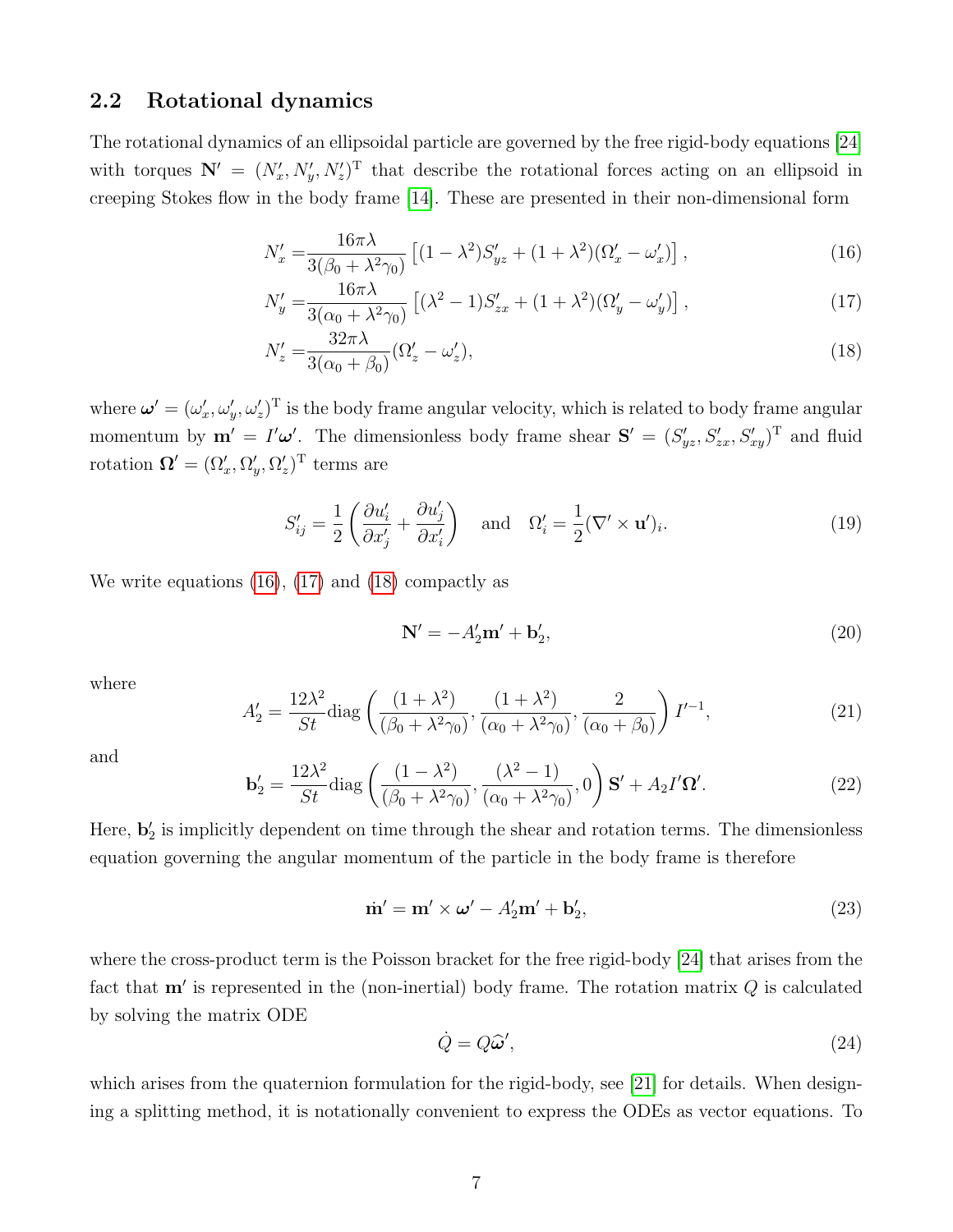do so we will denote  $\mathbf{q}_i$  to be the *i*th column of  $Q^T$ , then

<span id="page-7-1"></span>
$$
\dot{\mathbf{q}}_i = -\hat{\boldsymbol{\omega}}' \mathbf{q}_i \quad \text{for} \quad i = 1, 2, 3 \tag{25}
$$

which represents three vector equations. It is important to stress, that to ensure that the orthogonality of  $Q$  is preserved, it is equation  $(24)$  that is being solved during the implementation of the splitting method and not equation [\(25\)](#page-7-1).

### <span id="page-7-0"></span>2.3 Fluid field

This paper is only concerned with the performance of numerical methods in calculating solutions to particle dynamics, so as to measure this in isolation of the costs associated with discrete fluid field interpolation, an analytic fluid field that is known everywhere in time and space is used. The inertial frame fluid velocity vector  $\mathbf{u} = (u, v, w)^T$  is modelled by an analytic solution to the Navier-Stokes equations derived by Ethier and Steinman [\[25\]](#page-21-13)

<span id="page-7-3"></span>
$$
u = -\alpha_f [e^{\alpha_f x} \sin(\alpha_f y \pm \beta_f z) + e^{\alpha_f z} \cos(\alpha_f x \pm \beta_f y)] e^{-\beta_f^2 t},
$$
\n(26)

<span id="page-7-5"></span><span id="page-7-4"></span>
$$
v = -\alpha_f [e^{\alpha_f y} \sin(\alpha_f z \pm \beta_f x) + e^{\alpha_f x} \cos(\alpha_f y \pm \beta_f z)] e^{-\beta_f^2 t},
$$
\n(27)

$$
w = -\alpha_f [e^{\alpha_f z} \sin(\alpha_f x \pm \beta_f y) + e^{\alpha_f y} \cos(\alpha_f z \pm \beta_f x)] e^{-\beta_f^2 t},
$$
\n(28)

for positive constants  $\alpha_f$  and  $\beta_f$ . The fluid model has time scale  $\tau_f = \beta_f^{-2}$  $f^{-2}$  and is chosen as it has non-zero, non-trivial velocities that depend on every direction in each component of **u** and its Jacobian  $\nabla u$ , and is derived from the full Navier-Stokes equation (i.e., without neglecting the convective, diffusive, unsteady or pressure terms). We assert that this fluid field provides a reasonable test of the solution methods in a non-trivial fluid and insights into their performance when the flow is transitioned to a realistic field, for example in  $[15-17]$  $[15-17]$ . In addition, we will conduct long-time experiments on an oscillating shear flow field defined by  $\mathbf{u}_S = (0, 0, x \cos(2\pi t)/\tau_f)^T$ .

# 3 Numerical methods

#### 3.1 Splitting

Splitting methods can be used when an ODE can be expressed as the sum of two or more operators,

<span id="page-7-2"></span>
$$
\dot{\mathbf{y}}(t) = f(\mathbf{y}) = f_1(\mathbf{y}) + f_2(\mathbf{y}),
$$
\n(29)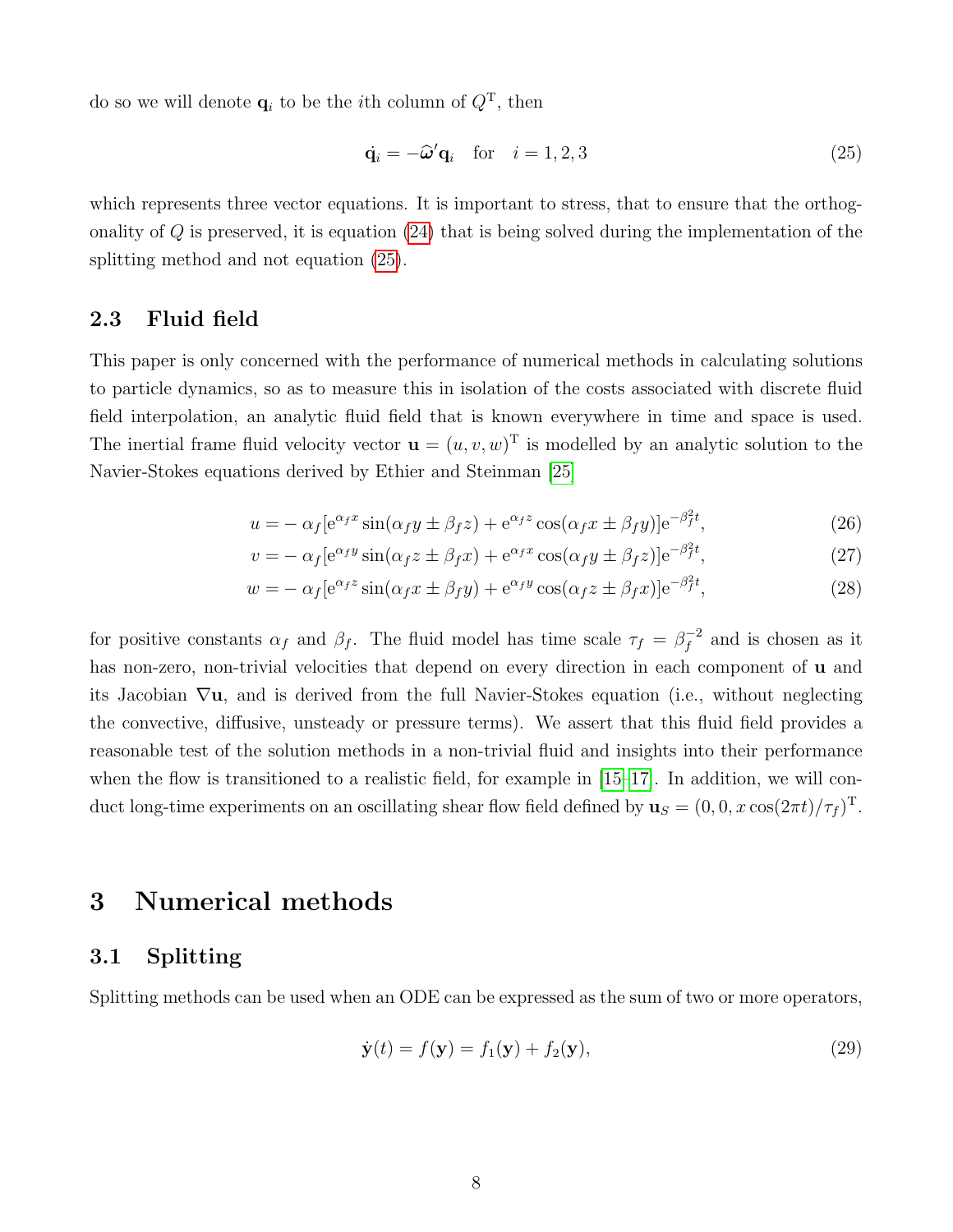where  $y \in \mathbb{R}^n$  and  $f_1, f_2 : \mathbb{R}^n \to \mathbb{R}^n$ . Ideally, the splitting is chosen in such a way that the flows<sup>\*</sup>  $\varphi^{[1]}_h$  $_{h}^{[1]}$  and  $\varphi_h^{[2]}$  $\dot{y}_h^{[2]}$  of the systems  $\dot{y}(t) = f_1(y)$  and  $\dot{y}(t) = f_2(y)$  can be computed exactly. In this case, numerical approximations can be generated by

$$
\Phi_h = \varphi_h^{[1]} \circ \varphi_h^{[2]}, \quad \text{or} \quad \Phi_h^* = \varphi_h^{[2]} \circ \varphi_h^{[1]}, \tag{30}
$$

which are known as Lie-Trotter splittings [\[26\]](#page-21-14) and are each others adjoints. Taylor expansion shows that the method is first-order. Another numerical method can be generated by

<span id="page-8-2"></span>
$$
\Phi_h^{[S]} = \varphi_{h/2}^{[1]} \circ \varphi_h^{[2]} \circ \varphi_{h/2}^{[1]},\tag{31}
$$

which is the Strang splitting method [\[27\]](#page-22-0). Note that this can be written as the composition of the above Lie-Trotter methods with half time-steps  $\Phi_h^{[S]} = \Phi_{h/2} \circ \Phi_{h/2}^*$ , hence the method is of second-order and is symmetric [\[28,](#page-22-1) pg. 45]. Similarly,  $\Phi_h^{[S]} = \Phi_{h/2}^* \circ \Phi_{h/2}$  is also a second-order symmetric method. Symmetric methods of arbitrarily high order can be generated by composition of the above methods, however, we refer the reader to [\[29,](#page-22-2) [30\]](#page-22-3) for a more complete description of high-order splitting methods. For a full review of splitting theory, we refer the reader to [\[7\]](#page-20-6).

#### 3.2 System of differential equations

Let  $\mathbf{y}(t) = (\mathbf{p}^T, \mathbf{m'}^T, \mathbf{q}_1^T, \mathbf{q}_2^T, \mathbf{q}_3^T, \mathbf{x}^T)^T \in \mathbb{R}^{18}$  be the solution to the ODE in the form of equation [\(29\)](#page-7-2). The particles dynamics is governed by the following system of first-order coupled ODEs

<span id="page-8-1"></span>
$$
\begin{aligned}\n\dot{\mathbf{p}} &= -A_1 \mathbf{p} + \mathbf{b}_1 - m \mathbf{g}, \\
\dot{\mathbf{m}}' &= \mathbf{m}' \times \boldsymbol{\omega}' - A_2' \mathbf{m}' + \mathbf{b}_2', \\
\dot{\mathbf{q}}_i &= -\hat{\boldsymbol{\omega}}' \mathbf{q}_i, \quad \text{for} \quad i = 1, 2, 3 \\
\dot{\mathbf{x}} &= \mathbf{v},\n\end{aligned}
$$
\n(32)

where the RHS of the equations in [\(32\)](#page-8-1) arises due to the vector field  $f(\mathbf{y})$ . The kinetic and potential energies  $K$  and  $U$ , and Hamiltonian  $H$  are given by

$$
K(\mathbf{y}) = \frac{1}{2}\mathbf{p}^{\mathrm{T}}m^{-1}\mathbf{p} + \frac{1}{2}\mathbf{m}'^{\mathrm{T}}I'^{-1}\mathbf{m}',\tag{33}
$$

$$
U(\mathbf{y}) = \frac{1}{2} \left( \mathbf{q}_1^{\mathrm{T}} \mathbf{q}_1 + \mathbf{q}_2^{\mathrm{T}} \mathbf{q}_2 + \mathbf{q}_3^{\mathrm{T}} \mathbf{q}_3 \right) + m \mathbf{x}^{\mathrm{T}} \mathbf{g},\tag{34}
$$

<span id="page-8-3"></span>
$$
H(\mathbf{y}) = K(\mathbf{y}) + U(\mathbf{y}),\tag{35}
$$

<span id="page-8-0"></span><sup>\*</sup>We denote by  $\varphi_h$  the flow operator such that  $y(h) = \varphi_h(y_0)$  is the solution of the ODE at time  $t = h$  with initial conditions  $y_0$  at  $t = 0$ .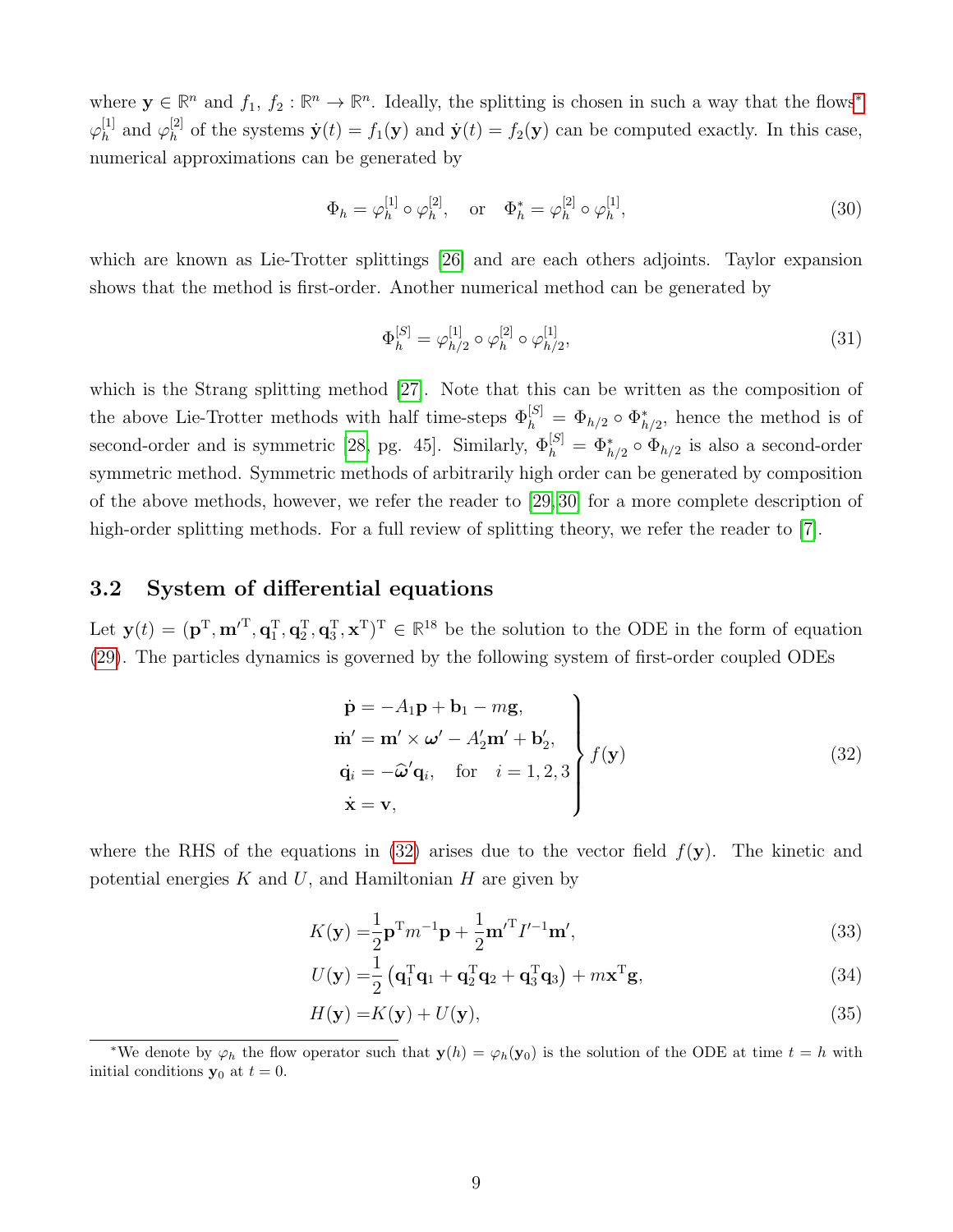where  $\sum_{i=1}^{3} \mathbf{q}_{i}^{\mathrm{T}} \mathbf{q}_{i} = 3$  is a constant. The gradient of the Hamiltonian is

$$
\nabla H(\mathbf{y}) = \left(\mathbf{v}^{\mathrm{T}}, \boldsymbol{\omega'}^{\mathrm{T}}, \mathbf{q}_1^{\mathrm{T}}, \mathbf{q}_2^{\mathrm{T}}, \mathbf{q}_3^{\mathrm{T}}, m\mathbf{g}^{\mathrm{T}}\right)^{\mathrm{T}},
$$
\n(36)

and is related to the solution vector y by the following non-injective mapping

$$
\nabla H = M\mathbf{y} + \mathbf{g}_1,\tag{37}
$$

where the matrix  $M := diag(m^{-1}1, I^{-1}, 1, 1, 1, 0) \in \mathbb{R}^{18 \times 18}$  is diagonal and singular and  $\mathbf{g}_1 =$  $(0, \dots, 0, m\mathbf{g}^T)^T \in \mathbb{R}^{18}$ . Now  $\dot{\mathbf{y}}$  can be written as

$$
\dot{\mathbf{y}} = f(\mathbf{y}) = S\nabla H - A\mathbf{y} + \mathbf{b},\tag{38}
$$

where  $S \in \mathbb{R}^{18 \times 18}$  is a skew-symmetric matrix given by

$$
S = \begin{pmatrix} 0 & 0 & 0 & 0 & -1 \\ 0 & \hat{\mathbf{m}}' & 0 & 0 & 0 & 0 \\ 0 & 0 & -\hat{\omega}' & 0 & 0 & 0 \\ 0 & 0 & 0 & -\hat{\omega}' & 0 & 0 \\ 0 & 0 & 0 & 0 & -\hat{\omega}' & 0 \\ 1 & 0 & 0 & 0 & 0 & 0 \end{pmatrix},
$$
(39)

 $A \in \mathbb{R}^{18 \times 18}$  is a diagonal matrix given by

$$
A = \text{diag}(A_1, A_2', \mathbb{0}, \dots, \mathbb{0}),\tag{40}
$$

 $\mathbf{b} \in \mathbb{R}^{18}$  is a vector given by

$$
\mathbf{b} = (\mathbf{b}_1^{\mathrm{T}}, \mathbf{b'}_2^{\mathrm{T}}, 0, \dots, 0)^{\mathrm{T}} \in \mathbb{R}^{18},\tag{41}
$$

and  $0 \in \mathbb{R}^{3 \times 3}$  is the zero matrix. Note from equations [\(13\)](#page-5-1) and [\(21\)](#page-6-4) that matrices  $A_1$  and  $A_2'$  are positive definite, hence A is positive semi-definite and therefore represents a linear dissipation. Additionally, vectors  $\mathbf{b}_1$  and  $\mathbf{b}'_2$  represent the forces of the fluid on the particle, hence **b** is a non-conservative force term. As the energy of such a system is necessarily non-constant, we can calculate the exact energy dissipation by taking the time derivative of the Hamiltonian

<span id="page-9-0"></span>
$$
\dot{H} = \nabla H^{\mathrm{T}} \dot{\mathbf{y}} = \nabla H^{\mathrm{T}} (-A\mathbf{y} + \mathbf{b}),\tag{42}
$$

where we have used the fact that  $\nabla H^T S \nabla H = 0$  for skew-symmetric matrix S. With the forethought that we would like a dissipation-preserving splitting scheme, we split  $f(\mathbf{y})$  into the fol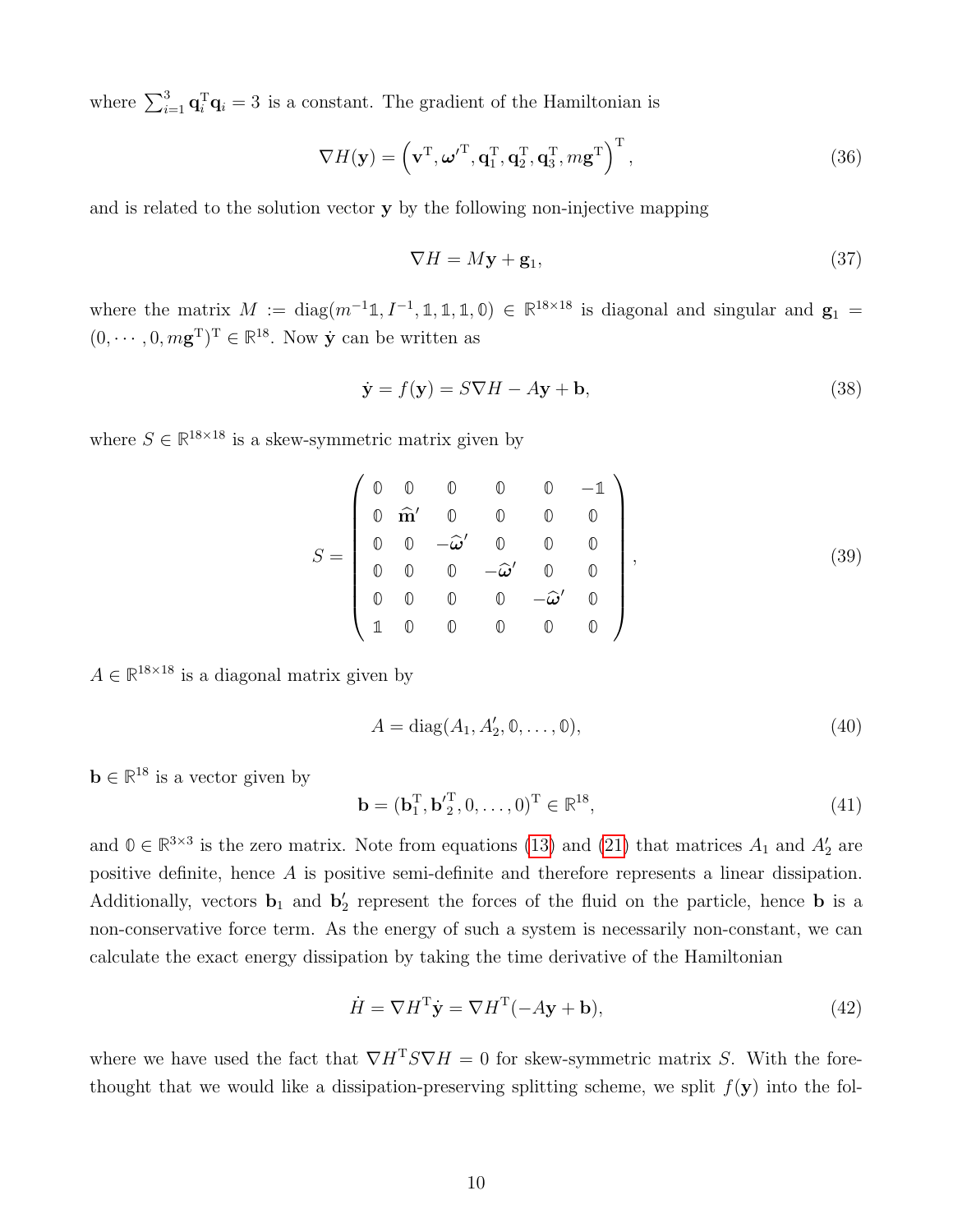lowing two sub-systems

<span id="page-10-1"></span><span id="page-10-0"></span>
$$
\dot{\mathbf{y}} = f_1(\mathbf{y}) = S \nabla H,\tag{43}
$$

$$
\dot{\mathbf{y}} = f_2(\mathbf{y}) = -A\mathbf{y} + \mathbf{b}.\tag{44}
$$

The first system is Hamiltonian and hence  $\dot{H}^{[1]} = 0$  while the second system dissipates energy according to  $\dot{H}^{[2]} = \nabla H^{T} f_2(\mathbf{y}) = \nabla H^{T} (-A\mathbf{y} + \mathbf{b}).$  Hence, the numerical flow given by equation [\(31\)](#page-8-2) preserves, up to the order of the method, the energy dissipation of the continuous system given by equation [\(42\)](#page-9-0). Equations [\(43\)](#page-10-0) and [\(44\)](#page-10-1) correspond to the following systems of ODEs

<span id="page-10-2"></span>
$$
\begin{aligned}\n\dot{\mathbf{p}} &= -\mathbf{g} \\
\dot{\mathbf{m}}' &= -\hat{\omega}' \mathbf{m}' \\
\dot{\mathbf{q}}_i &= -\hat{\omega}' \mathbf{q}_i \\
\dot{\mathbf{x}} &= \mathbf{v} \\
(i = 1)\n\end{aligned}\n\quad\n\begin{aligned}\n\dot{\mathbf{p}} &= -A_1 \mathbf{p} + \mathbf{b}_1 \\
\dot{\mathbf{m}}' &= -A_2' \mathbf{m}' + \mathbf{b}_2' \\
\dot{\mathbf{q}}_i &= 0 \\
\dot{\mathbf{x}} &= 0 \\
(i = 0)\n\end{aligned}\n\right\} f_2(\mathbf{y}),\n\tag{45}
$$

where  $f_1(\mathbf{y})$  represents a free rigid-body vector field with gravity, while  $f_2(\mathbf{y})$  represents a purely energy dissipative (exponential decaying) vector field with a non-conservative force that leaves Q and x constant. Note that we freeze the flow of time in the second system to remove any implicit time dependence that  $\mathbf{b}_1$  and  $\mathbf{b}'_2$  may have through the fluid vector field.

#### 3.2.1 Solutions to  $f_1(\mathbf{y})$

The original system of ODEs is split such that the resulting sub-systems have solutions that can be computed analytically. The first system is solved using the well known solutions for axisymmetric rigid bodies [\[28,](#page-22-1) chapt. VII.5]. Note that this method can be generalised to triaxial ellipsoids, see for example [\[21,](#page-21-9) [24,](#page-21-12) [31\]](#page-22-4). First, the angular velocity  $\omega'$  is solved by

$$
\boldsymbol{\omega}'(h) = R_z'(\mu h)\boldsymbol{\omega}'_0,\tag{46}
$$

where  $\mu = \omega_z'(0) \frac{I_x'-I_z'}{I_x'}$  and  $R_z'(\mu h)$  is a planar rotation of angle  $\mu h$  about the z' axis of the body frame

$$
R'_{z}(\mu h) = \begin{pmatrix} \cos(\mu h) & \sin(\mu h) & 0 \\ -\sin(\mu h) & \cos(\mu h) & 0 \\ 0 & 0 & 1 \end{pmatrix}.
$$
 (47)

This immediately yields the angular momentum

$$
\mathbf{m}'(h) = I'\boldsymbol{\omega}'(h). \tag{48}
$$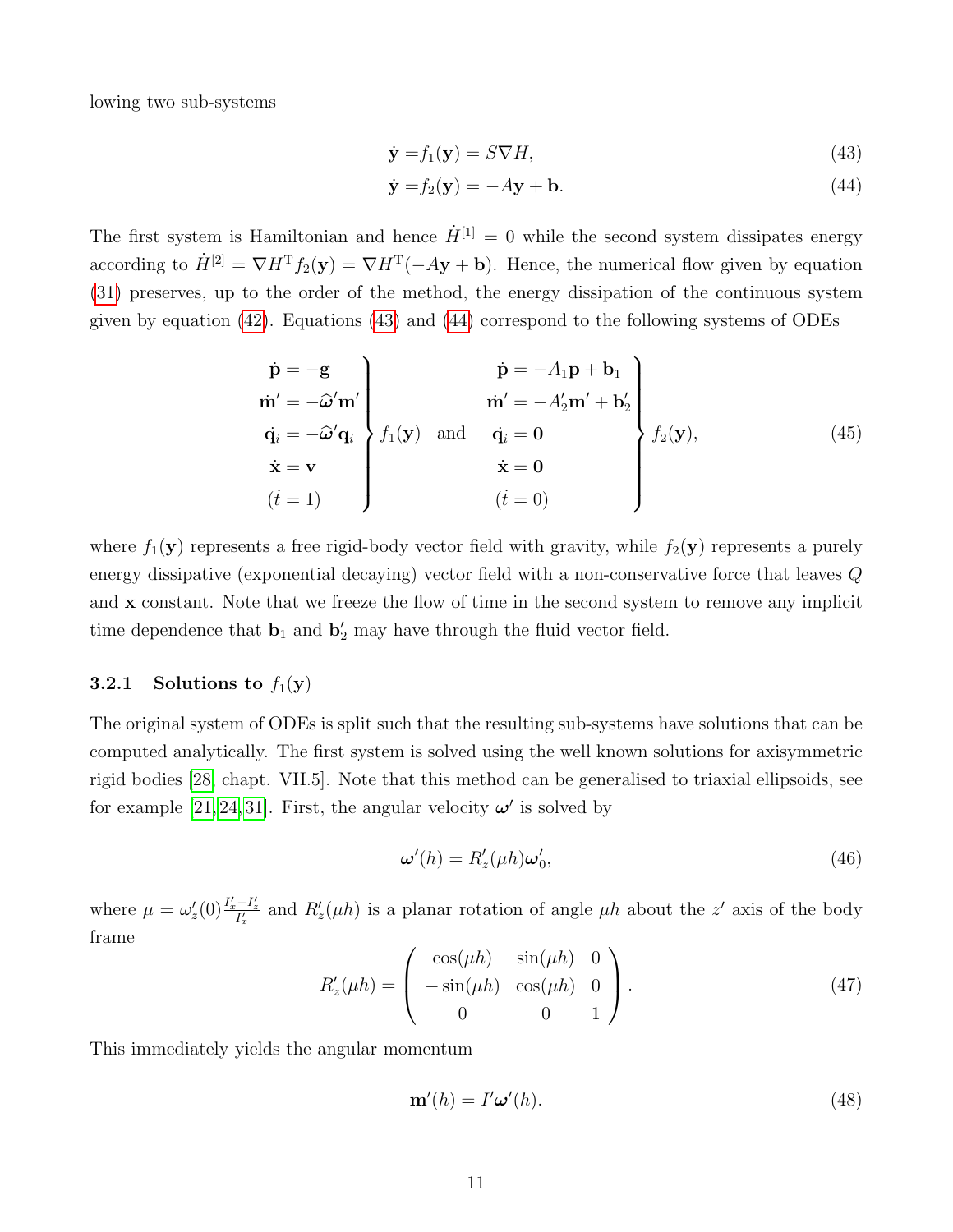Next, setting  $w(h) = (0, \omega'(h)^T)^T \in \mathbb{R}^4$ , the rotation matrix  $Q = \mathcal{E}(q)$  is solved by computing the quaternion

$$
q(h) = q_0 \cdot \exp_q\left(\frac{h}{2}w(h/2)\right),\tag{49}
$$

where  $\exp_{\mathbf{q}}$  is the quaternion exponential and the  $\cdot$  represents multiplication of two quaternions (see [\[21\]](#page-21-9) for details). Here,  $w(h/2)$  is evaluated at a half time-step to maintain symmetry. The linear momentum p is solved by

$$
\mathbf{p}(h) = -m\mathbf{g}h + \mathbf{p}_0,\tag{50}
$$

and the position  $x$  is calculated by integrating the velocity

$$
\mathbf{x}(h) = -\frac{1}{2}\mathbf{g}h^2 + \frac{1}{m}\mathbf{p}_0h + \mathbf{x}_0.
$$
\n(51)

These solutions to **p**, **m'**, Q and **x** at time h are represented by the flow map  $\varphi_h^{[1]}$  $h^{\text{[1]}}$  in equation [\(31\)](#page-8-2).

#### 3.2.2 Solutions to  $f_2(y)$

The **m'** and **p** equations in  $f_2(\mathbf{y})$  of equation [\(45\)](#page-10-2) are solved using the variation of constants formula

$$
\mathbf{p}(h) = \exp(A_1 h) \left( \mathbf{p}_0 + A_1^{-1} \mathbf{b}_1 \right) - A_1^{-1} \mathbf{b}_1, \tag{52}
$$

$$
\mathbf{m}'(h) = \exp(A_2'h) \left( \mathbf{m}'_0 + A_2'^{-1} \mathbf{b}'_2 \right) - A_2'^{-1} \mathbf{b}'_2. \tag{53}
$$

Where vectors  $\mathbf{b}_1$  and  $\mathbf{b}'_2$  are constant in this system as we have enforced  $\dot{t} = 0$ . Additionally, the rotation matrix  $Q$  and the position vector  $x$  are also kept constant in this system. These solutions at time h are represented by the flow map  $\varphi_h^{[2]}$  $h^{\text{[2]}}$  in equation [\(31\)](#page-8-2).

### 4 Error Analysis

The dissipative system  $f_2(\mathbf{y})$  that represents the fluid forces is inversely proportional to the Stokes number St which can be taken to be small  $(St \ll 1)$  or large  $(St \gg 1)$ , depending on the application. In addition, the choice of  $\lambda$  can greatly effect the magnitude of matrix A and vector **b**. In fact it can be shown that  $||A|| \leq c_1 \lambda^4 / St$  for  $\lambda > 1$  and  $||A|| \leq c_2$ √  $\lambda/St$  for  $\lambda < 1$  (see table [1\)](#page-5-0) and for some positive constants  $c_1$  and  $c_2$ . This leads us to consider at least two main cases: one where  $f_2(y) = \varepsilon \tilde{f}_2(y)$  is a perturbation and another where  $f_2(y) = \frac{1}{\varepsilon} \tilde{f}_2(y)$  is a stiff term for  $0 < \varepsilon \ll 1$ . For the remainder of this section we will set  $\mathbf{b} = \mathbf{0}$  (i.e. that  $f_2$  consists only of a linearly dissipative term) and assume that gravity is negligible such that  $\nabla H \approx M$ y. We will use backward error analysis to study the error in the non-stiff case, and we will illustrate the behaviour of the error in the stiff case by numerical tests. We will let  $\gamma^i$  represent the eigenvalues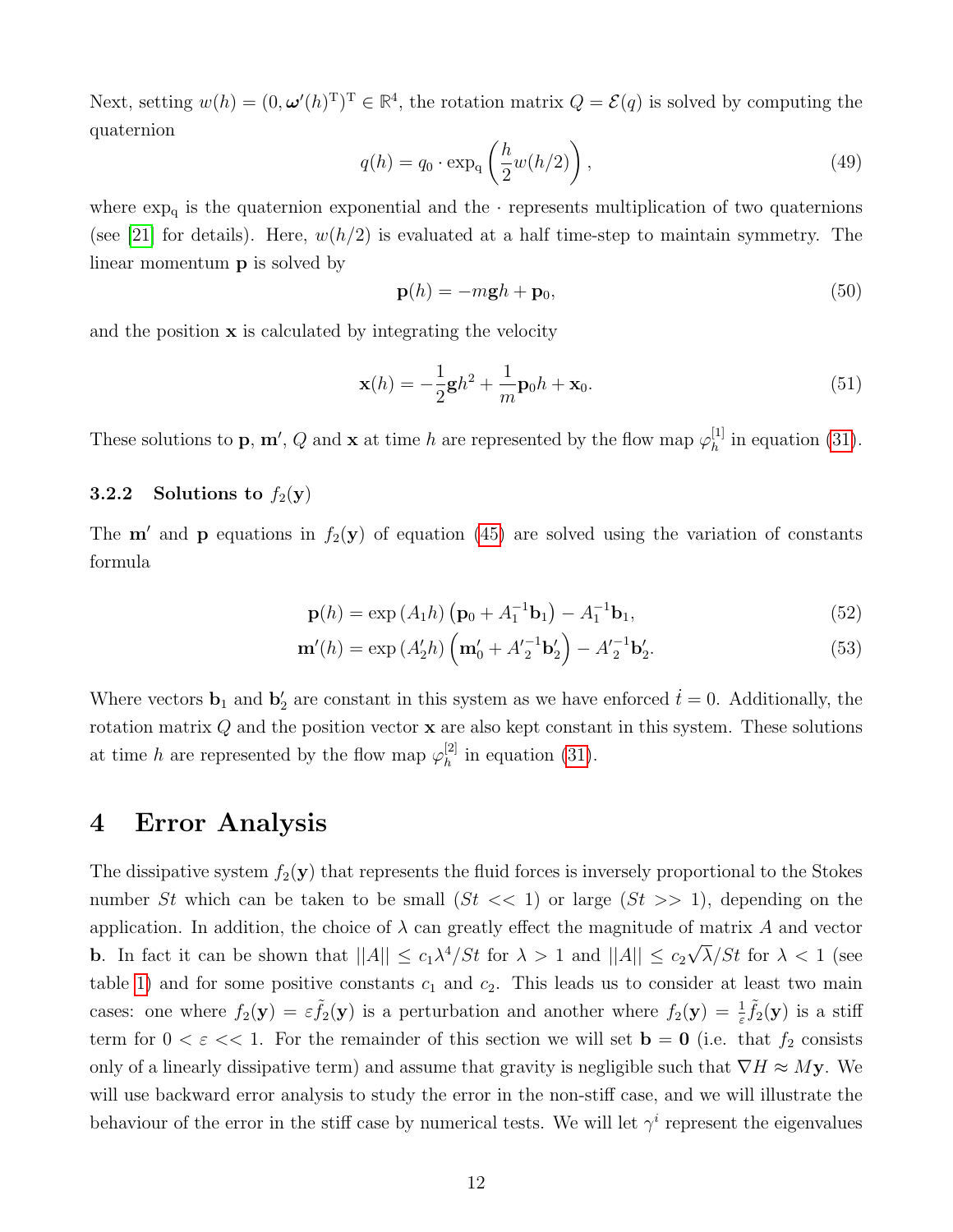of the dissipation matrix  $A$ , of which six are non-zero and are the diagonal elements of matrices  $A'_1 = Q^{\mathrm{T}} A_1 Q$  and  $A'_2$ , given in equations [\(13\)](#page-5-1) and [\(21\)](#page-6-4) respectively.

The local error for the energy  $H$  is given by the scalar

$$
\delta_H(\mathbf{y}_0) = H(\mathbf{y}(h)) - H(\mathbf{y}_1). \tag{54}
$$

If gravity is negligible, the particles energy is only kinetic, hence  $H = \frac{1}{2}$  $\frac{1}{2}$ **y**<sup>T</sup>*M***y** =  $\frac{1}{2}$  $\nabla$ *H*<sup>T</sup>**y**. Using the fact that the numerical approximation  $y_1$  differs from the exact solution  $y(h)$  by the local error  $y_1 = y(h) + \delta(y_0)$ , it follows that the local energy error reduces to

<span id="page-12-1"></span>
$$
\delta_H(\mathbf{y}_0) = -\nabla H^{\mathrm{T}} \delta(\mathbf{y}_0) + \mathcal{O}(||\delta||^2). \tag{55}
$$

The next section will be dedicated to calculating the local solution error  $\delta(y_0)$  and local energy error  $\delta^{[H]}(\mathbf{y}_0)$  for the numerical method for the perturbed case. For the stiff case we will explore the global error using numerical experiments.

#### 4.1 Non-stiff case

Here, we will look at a modified vector field that coincides exactly with the flow of the numerical method and compare this to the exact vector field. For  $\gamma^i \ll 1$ , we can write the ODE as  $\dot{\mathbf{y}} = f_1(\mathbf{y}) + f_2(\mathbf{y}) = f_1(\mathbf{y}) + \varepsilon \tilde{f}_2(\mathbf{y})$ . Here, we have introduced the scaled variables, denoted by the tilde, in our case  $\varepsilon \tilde{f}_2 = \varepsilon \tilde{A}$ y. For arguments sake, we will analyse the error for the Lie-Trotter splitting as the results are more concise and analogous to the Strang splitting method. The numerical flow corresponding to the Lie-Trotter operator is

$$
\Phi_h^{[LT]}(\mathbf{y}_0) = \varphi_h^{[1]} \circ \varphi_h^{[2]}(\mathbf{y}_0),\tag{56}
$$

The local error can be determined by taking the difference between the exact and numerical flow over one time-step starting from the initial conditions  $y(0) = y_0$ . It follows that the local error for the Lie-Trotter method is

<span id="page-12-0"></span>
$$
\boldsymbol{\delta}^{[LT]}(\mathbf{y}_0) = \varphi_h(\mathbf{y}_0) - \Phi_h^{[LT]}(\mathbf{y}_0) = \frac{h^2}{2} [f_1, f_2] \mathbf{y}_0 + \mathcal{O}(h^3), \tag{57}
$$

where we have Taylor expanded the flows and use the bilinear Lie bracket of vector fields [\[28,](#page-22-1) chapt. IV], which expressed in coordinates is given by

$$
[f_1, f_2] = \sum_{i,j=1}^n (f_1^i \partial_i f_2^j - f_2^i \partial_i f_1^j) \partial_j,
$$
 (58)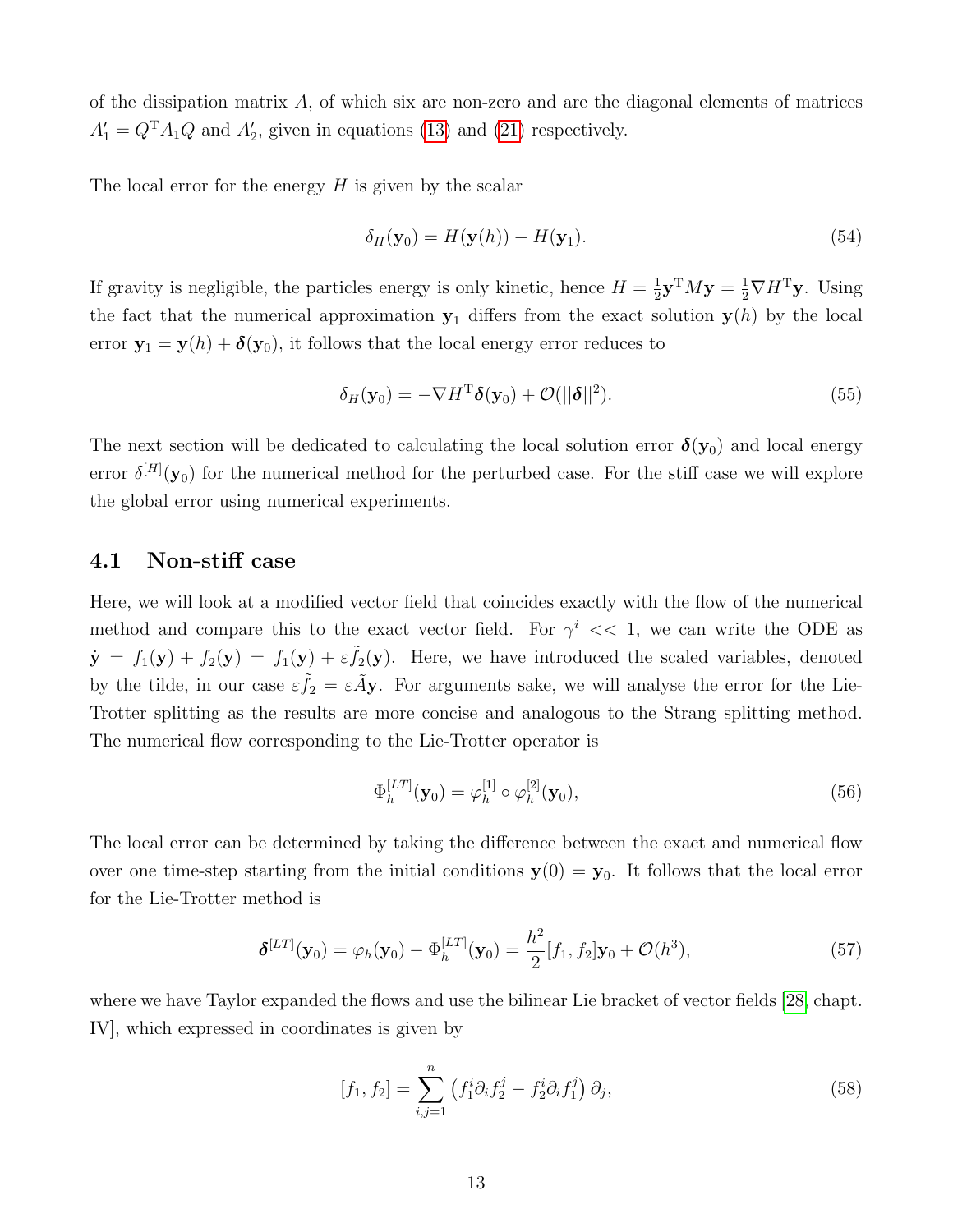where  $f_1^j$ <sup>j</sup> is the jth element of  $f_1$  and  $\partial_i = \partial/\partial y^i$ . Inserting equations [\(43\)](#page-10-0) and [\(44\)](#page-10-1) into [\(57\)](#page-12-0) we can write the local error explicitly

<span id="page-13-0"></span>
$$
\delta^{[LT]}(\mathbf{y}) = \frac{\varepsilon h^2}{2} (S \nabla^2 H \tilde{A} \mathbf{y} - \tilde{A} S \nabla H - \nabla \tilde{A} (S \nabla H, y, \cdot) - \nabla S (\tilde{A} \mathbf{y}, \nabla H, \cdot)) + \mathcal{O}(h^3),\tag{59}
$$

where the tri-linear tensor  $\nabla S$  is calculated by taking the gradient of S and satisfies the skewsymmetric relationship  $\nabla S(\mathbf{u}, \mathbf{v}, \mathbf{w}) = -\nabla S(\mathbf{u}, \mathbf{w}, \mathbf{v})$  in it's last two components for vectors  $\mathbf{u}, \mathbf{v}, \mathbf{w} \in \mathbb{R}^{18}$ , hence  $\nabla S(\tilde{A}\mathbf{y}, \nabla H, \cdot)$  is interpreted as a column vector. If we insert equation [\(59\)](#page-13-0) into equation [\(55\)](#page-12-1) we can compute the local energy error

$$
\delta_H^{[LT]}(\mathbf{y}) = \frac{\varepsilon h^2}{2} (\nabla H^{\mathrm{T}} S \nabla^2 H \tilde{A} \mathbf{y} - \nabla H^{\mathrm{T}} \tilde{A} S \nabla H - \nabla \tilde{A} (S \nabla H, y, \nabla H) - \nabla S (\tilde{A} \mathbf{y}, \nabla H, \nabla H)) + \mathcal{O}(h^3),
$$
  
= 
$$
\frac{\varepsilon h^2}{2} (\nabla H^{\mathrm{T}} S \nabla^2 H \tilde{A} \mathbf{y} - \nabla H^{\mathrm{T}} \tilde{A} S \nabla H - \nabla \tilde{A} (S \nabla H, y, \nabla H)) + \mathcal{O}(\varepsilon h^3),
$$
(60)

where, we have used the fact that  $\nabla S(\tilde{A}y, \nabla H, \nabla H)$  vanishes due to the skew-symmetry of its last two components.

To compute the global error of the Lie-Trotter method, we first assume that both vector fields  $f_1$ and  $f_2$  are one-sided Lipschitz with  $L_1$  and  $L_2$  as their respective one-sided Lipschitz constants. We will also use a result of [\[32,](#page-22-5) pg. 37], which states that for a first-order ODE that has two solutions  $y_1(h)$  and  $y_2(h)$ , their difference is bounded by the inequality

<span id="page-13-1"></span>
$$
||\mathbf{y}_1(h) - \mathbf{y}_2(h)|| \le e^{Lh}||\mathbf{y}_1(0) - \mathbf{y}_2(0)||,
$$
\n(61)

for one-sided Lipschitz constant L. The global error at time  $t = t_{n+1}$  is

$$
\mathbf{e}_{n+1}^{[LT]} = \mathbf{y}(t_{n+1}) - \mathbf{y}_{n+1} \n= \mathbf{\Phi}_h^{[LT]}(\mathbf{y}(t_n)) + \mathbf{\delta}^{[LT]}(\mathbf{y}(t_n)) - \mathbf{\Phi}_h^{[LT]}(\mathbf{y}_n),
$$
\n(62)

which is computed by decomposing  $\mathbf{\Phi}_h^{[LT]} = \varphi_h^{[1]}$  $_h^{[1]} \circ \varphi_h^{[2]}$  $h^{\{2\}}$  into its flow operators as follows

$$
||\mathbf{\Phi}_h^{[LT]}(\mathbf{y}(t_n)) - \mathbf{\Phi}_h^{[LT]}(\mathbf{y}_n)|| = ||\varphi_h^{[1]} \circ \varphi_h^{[2]} \mathbf{y}(t_n) - \varphi_h^{[1]} \circ \varphi_h^{[2]} \mathbf{y}_n||
$$
  
\n
$$
\leq e^{L_1 h} ||\varphi_h^{[2]} \mathbf{y}(t_n) - \varphi_h^{[2]} \mathbf{y}_n||,
$$
  
\n
$$
\leq e^{(L_1 + L_2)h} ||e_n^{[LT]}||,
$$
\n(63)

where we have used inequality [\(61\)](#page-13-1) twice. If we then assume that the local error is bounded by  $\varepsilon h^2 d \ge ||\boldsymbol{\delta}^{[LT]}(y(t))||$ ,  $\forall t \in [0, T]$  for some constant d and for sufficiently small h, then

$$
||e_{n+1}^{[LT]}|| \le e^{(L_1 + L_2)h}||e_n^{[LT]}|| + ||\varepsilon h^2 d||,
$$
\n(64)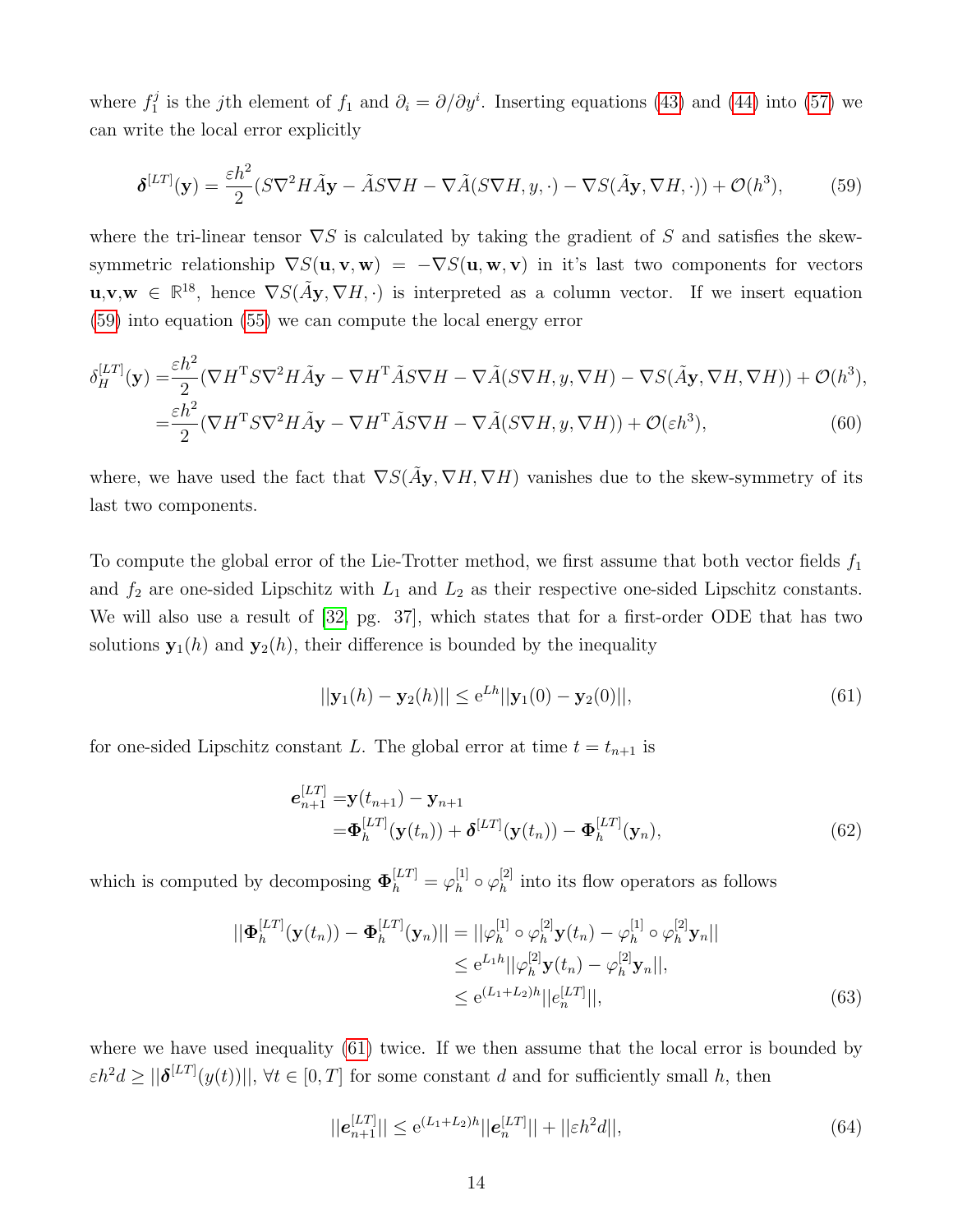this implies that the global error is bounded as follows

$$
||\boldsymbol{e}_{n+1}^{[LT]}|| \le \varepsilon h^2 ||d \sum_{i=0}^n \left( e^{h(L_1 + L_2)} \right)^i ||,
$$
\n(65)

where  $n = T/h$ . Taylor expanding the exponential shows the sum is  $\mathcal{O}(1/h)$ . We can therefore conclude that the global error magnitude is  $||e_{n+1}^{[LT]}|| \sim \mathcal{O}(\varepsilon h)$ .

The same argument of calculating the local error can be applied to the Strang method and although straightforward, involves the computation of nested commutator brackets. The results, however, are analogous and the local error  $\delta^{[S]}(\mathbf{y})$  is presented in appendix [A.](#page-22-6) We find that the local error for the Strang splitting is  $||\boldsymbol{\delta}^{[S]}(\mathbf{y})|| \sim \mathcal{O}(\varepsilon h^3)$  at leading order and terms proportional to  $\mathcal{O}(\varepsilon^2 h^3)$  can be ignored for  $\varepsilon < h$ . It then follows that the global error of the Strang method is  $|e_{n+1}^{[S]}| \sim \mathcal{O}(\varepsilon h^2)$ .

For conventional one-step or multistep methods, such as the Adams-Bashforth two-step method, the perturbed and non-perturbed parts of the vector field are treated together, which means that the method does not see any error advantages due to the small parameter  $\varepsilon$ . As such, the global error is independent of  $\varepsilon$ . Using Taylor series it can be shown [\[32,](#page-22-5) chapt. III] that the global error of the Adams-Bashforth two-step method is

$$
||\boldsymbol{e}_{n+1}^{[AB]}|| \sim \frac{5h^2}{12}||f''(\mathbf{y}_n)|| + \mathcal{O}(h^3), \tag{66}
$$

which is  $\mathcal{O}(h^2)$  as opposed to the Strang splitting method which is  $\mathcal{O}(\varepsilon h^2)$ .

### 4.2 Stiff case

In this section we will examine the error of the splitting method when the vector field  $f_2(\mathbf{y})$  is stiff (i.e., when  $\gamma^i >> 1$ ). The differential equation can then be represented by  $\dot{\mathbf{y}} = f_1(\mathbf{y}) + \frac{1}{\varepsilon} \tilde{f}_2(\mathbf{y})$ . A classical error analysis can be used in the non-stiff regime  $h < \varepsilon$ , and this shows that the global error behaves according to  $\mathcal{O}(h^2/\varepsilon)$ . However, in practise, one would like to use a step size  $h > \varepsilon$ and in this situation, the flow operator  $\varphi_h^{[2]}$  $h^{\{2\}}$  becomes somewhat more difficult to analyse because  $||\frac{1}{\varepsilon}\tilde{f}_2(\mathbf{y})|| \geq 1$  and we cannot expand the flow of  $f_2$  in its Taylor series, hence the classical error analysis fails when taking a Taylor expansion about the initial point of this flow operator. Many authors have studied the local error of various first- and second-order splitting methods in this situation using other means, such as singular perturbation theory [\[33,](#page-22-7) [34\]](#page-22-8) or Lie series [\[33\]](#page-22-7). In these studies, it is shown that in the regime  $h < \varepsilon$  the local error behaves according to the classical theory; however, for  $h > \varepsilon$  different order reduction phenomena are observed depending on the splitting operator. These studies were performed in the context of designing robust splitting methods that use step size control based on local error estimates; however, we are primarily interested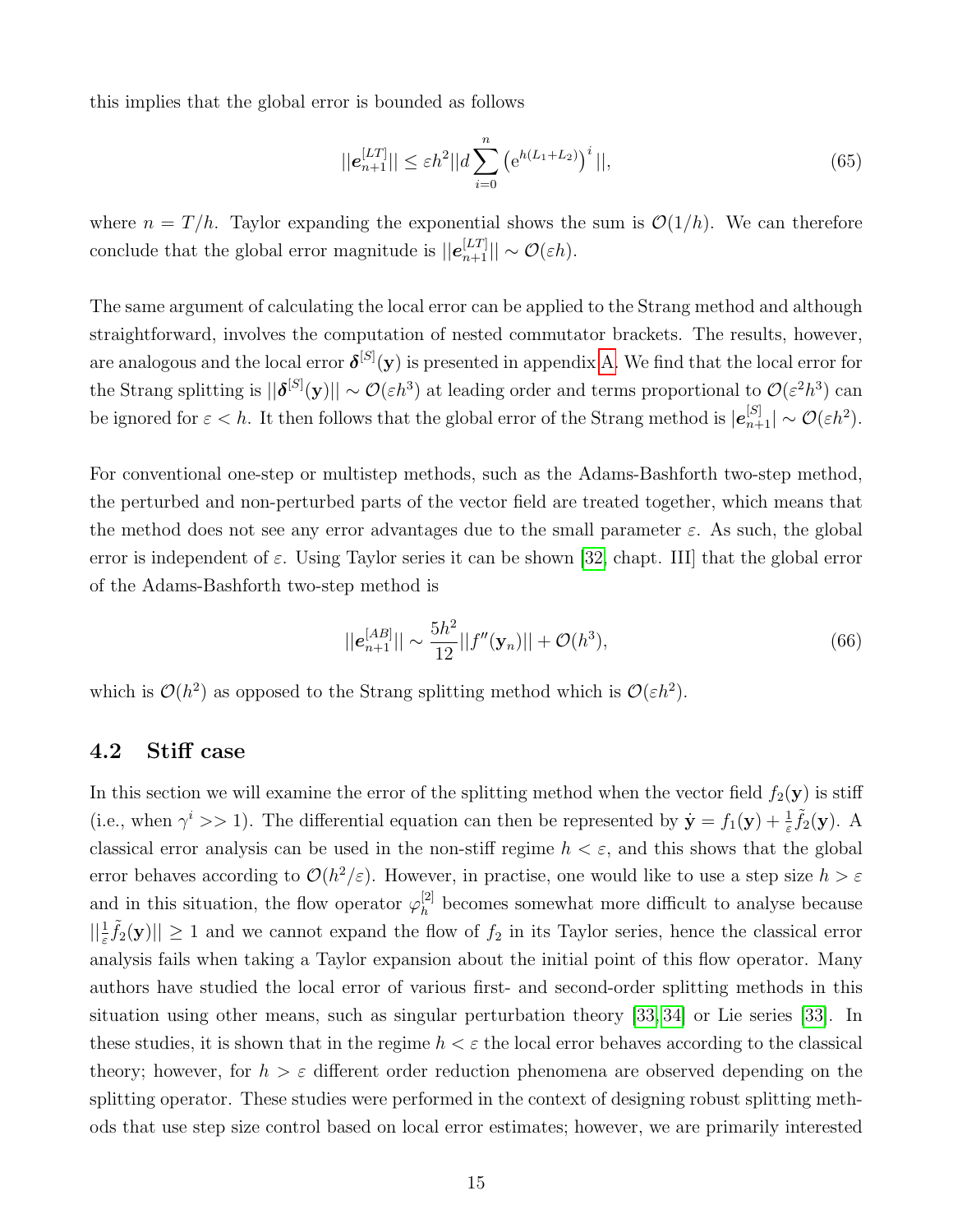in the behaviour of the global error. There has been somewhat less research into how the global error behaves in the stiff case or how the order reduction in the local error evolves when measuring the global error of ODEs. Here, we present numerical experiments relating the local and global error to the step size h and stiffness parameter  $\varepsilon$ . The results are presented in the next section.

### <span id="page-15-0"></span>5 Numerical Results

Numerical tests were performed for a perturbed and stiff fluid-particle system in the 3D flow field described by equations [\(26\)](#page-7-3), [\(27\)](#page-7-4) and [\(28\)](#page-7-5). Numerical solutions are calculated using the secondorder splitting method (SP2) and the second-order Adams-Bashforth two-step method (AB2) for comparison. The perturbed system uses the values  $\lambda = 0.1$ ,  $St = 100$ , and the maximum eigenvalue of the dissipation matrix A is  $\gamma_{max} \approx 0.0806$ . The stiff system uses the values  $\lambda = 10$ ,  $St = 1$ , and  $\gamma_{max} \approx 24,062$ . Both systems use gravity and 3D fluid terms of  $g = 0.99$ ,  $\alpha_f = 2\pi$ and  $\beta_f = \pi$ . The initial conditions for both experiments are  $\mathbf{p}_0 = (1, 1, 1)^T$ ,  $\mathbf{m}_0 = (1, 1, 1)^T$ ,  $\mathbf{x}_0 = (0, 0, 0)^T$  and  $q_0 = (1/$ √  $\left|2,0,1\right\rangle$ √  $(2,0)^T$  is the initial rotation quaternion. The error presented in the following figures is

$$
\text{error} = \frac{||\mathbf{y}_n - \mathbf{y}(t_n)||}{||\mathbf{y}(t_n)||},\tag{67}
$$

where  $y(t_n)$  is a reference solution calculated using the classical Runge-Kutta fourth-order method with a comparatively small time-step (e.g.,  $h = 2^{-14}$ ).

Figure [2](#page-16-0) shows the second-order convergence of the SP2 solution compared to the AB2 solution for step sizes  $h = 2^{-n}$  for  $n = 2, 4, 6, 8, 10, 12, 14$ . We observe that both methods achieve the correct order of convergence, however the error of the SP2 solution is significantly lower in the perturbed case compared to the AB2 solution. In the stiff case, the SP2 solution achieves the correct order of convergence for low time-steps and reduced order for larger time-steps. For large time-steps the AB2 solution becomes unstable as denoted by the nearly vertical line.

Figure [3](#page-16-1) shows the relative computational cost of the two methods measured in simulation wallclock time for MATLAB serial code implementation. We observe that the SP2 method yields numerical solutions that have over an order of magnitude less error for the same computational cost over the one second interval for the perturbed case.

Figure [4a](#page-17-0) shows the local error  $\|\boldsymbol{\delta}^{[ST]}\|$  for varying stiffness parameters  $\varepsilon$  that are calculated via  $\varepsilon = 1/\overline{\gamma}$ , where  $\overline{\gamma} = ||(\gamma^1, \gamma^2, \dots, \gamma^{18})||/18$  for eigenvalues  $\gamma^i$  of A. Here, we observe the order reduction phenomenon sometimes referred to as the "hump" [\[35,](#page-22-9) p. 113] where we see no increase in error when the step size is increased. This usually occurs in the region  $\varepsilon < h < \sqrt{\varepsilon}$  as was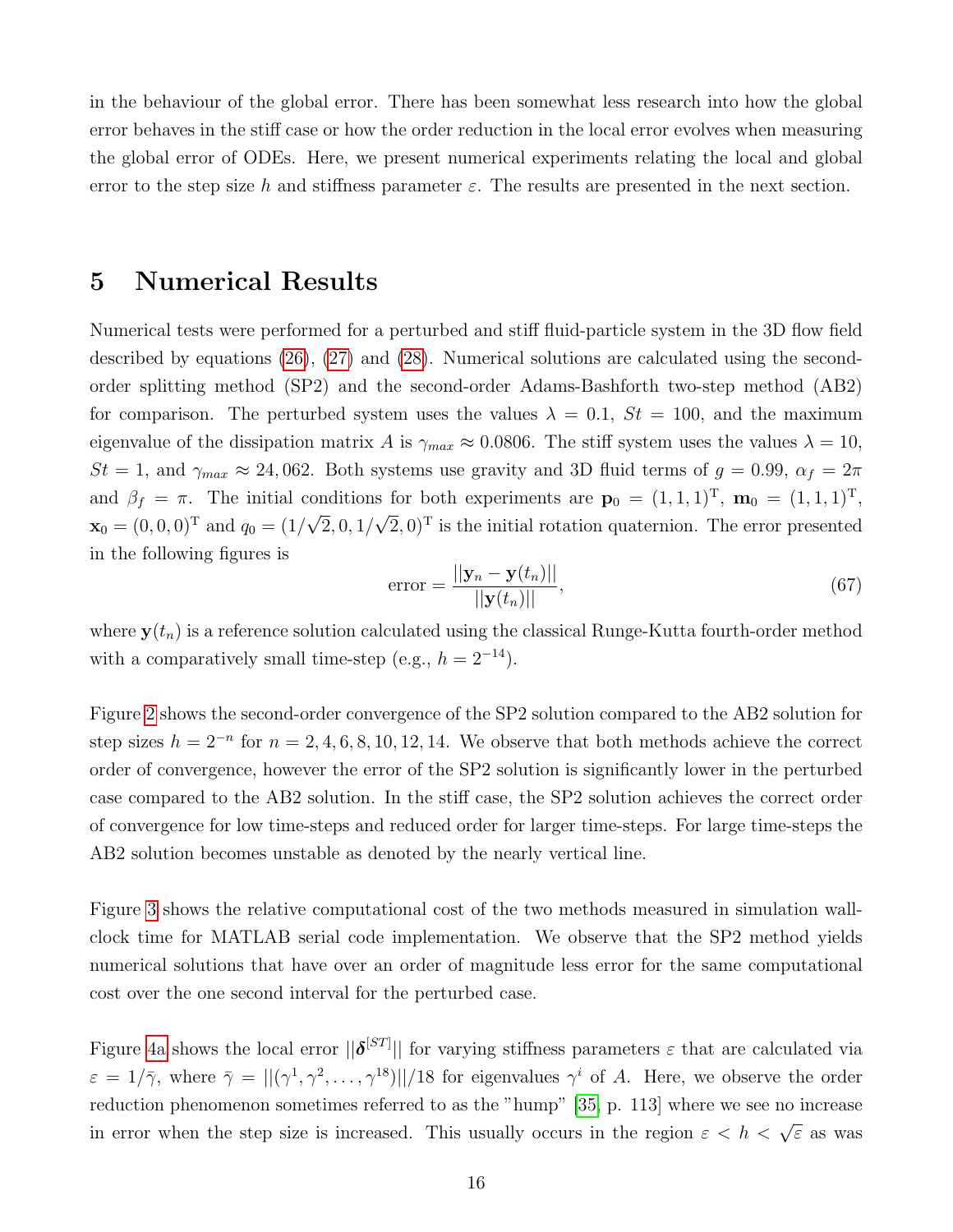<span id="page-16-0"></span>

Figure 2: Second-order convergence of the splitting method (blue line) and the AB2 method (red line).

<span id="page-16-1"></span>

Figure 3: Simulation wall-clock time of the splitting method (Blue line) and the AB2 method (red line.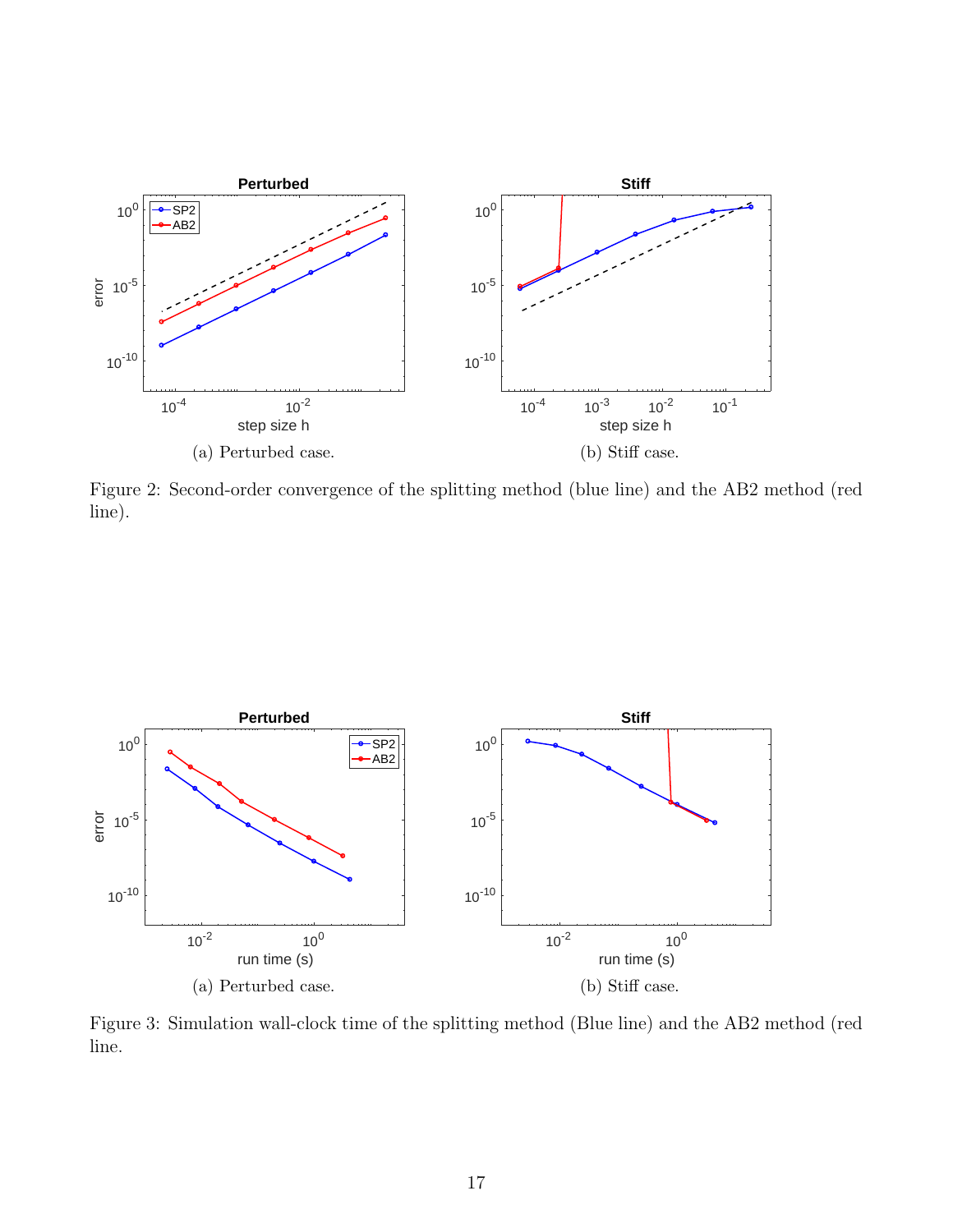<span id="page-17-0"></span>

Figure 4: Convergence plots for varying stiffness parameters for the local error (a) and global error (b). Order-two and order-one reference lines are plotted on both figures as well as order-three for (a).

observed in [\[33\]](#page-22-7) for the Van der Pol oscillator when the Strang splitting operator used contains the non-stiff flow operator in the middle. In the non-stiff regime, the local error behaves according to classical theory: it is order-three and proportional to  $1/\varepsilon$ . In the stiff regime, we observe various order reduction phenomena including convergence to an  $\varepsilon$ -independent low-order line. In addition to the predictions made by [\[33\]](#page-22-7), we observe that the order is also reduced to about 1.5 in the region just below the "hump". This is most clearly observed by the blue line of figure [4a](#page-17-0) and is again emphasised in figure [5.](#page-18-0) Figure [4b](#page-17-0) presents the corresponding global errors. As expected, we observe that the solutions are of order two and proportional to  $1/\varepsilon$  in the non-stiff regime. As the time-step is increased the order converges to an  $\varepsilon$ -independent order-one line. Although we perform no rigorous error analysis to explain this, our experiments suggest that there is some  $\varepsilon$ -independent upper bound of the form  $u \leq hc(y_0)$  for some value c that can depend on the initial conditions  $y_0$ . This is highlighted by the dashed order-one reference line.

Figure [5](#page-18-0) presents the orders of the lines in figure [4](#page-17-0) and the corresponding values of  $\varepsilon$  by vertical dotted lines. We observe in figure [5a](#page-18-0) that for  $h < \varepsilon$ , the method has local order three and as the step size increases, we see some strange  $\varepsilon$  dependent order reduction phenomena. The global order of figure [5b](#page-18-0) shows a similar phenomenon in the transition region, where the lines go from order two to one in the stiff regime.

The reference energy H and dissipation  $\hat{H}$  are calculated from equations [\(35\)](#page-8-3) and [\(42\)](#page-9-0) using the reference solution and is compared against the numerical energy and dissipation from the SP2 and AB2 solutions in an oscillating shear flow  $\mathbf{u}_S$ , described in section [2.3,](#page-7-0) over a 20 second time interval with time-step  $h = 0.001$ . The system uses the same input parameters as the perturbed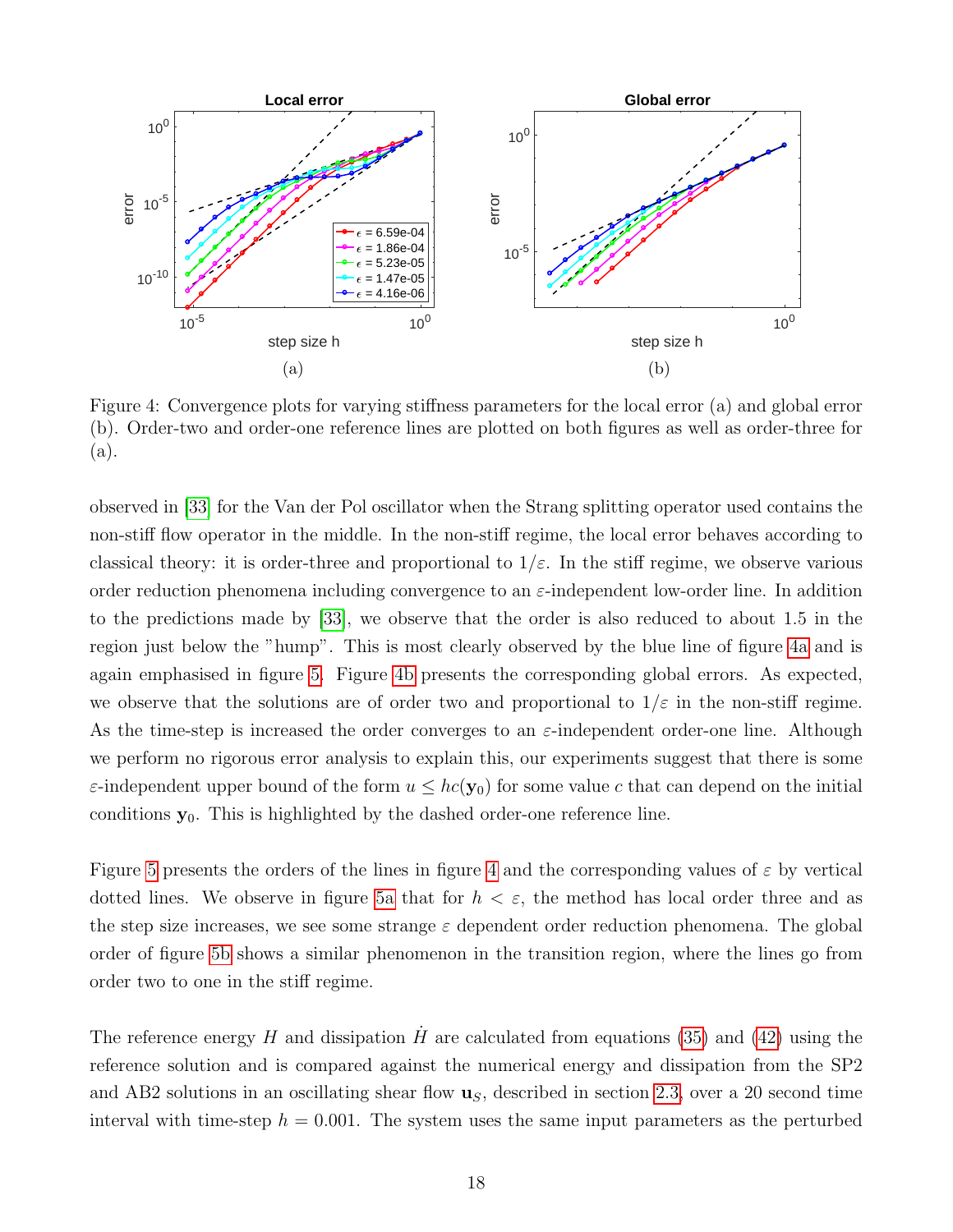<span id="page-18-0"></span>

Figure 5: The global order for the stiff equation for varying values of  $\varepsilon$  (same as figure [4\)](#page-17-0), which are displayed as vertical dotted lines.

case in the previous experiment. Figure [6a](#page-19-0) presents the energy of the particle as its dynamics evolves over the 20 second interval. The solution errors are displayed in figure [6b,](#page-19-0) the energy errors are displayed in figure [6c](#page-19-0) and the dissipation errors are displayed in figure [6d,](#page-19-0) in all cases, the SP2 solution errors are approximately two orders of magnitude lower than those of the AB2.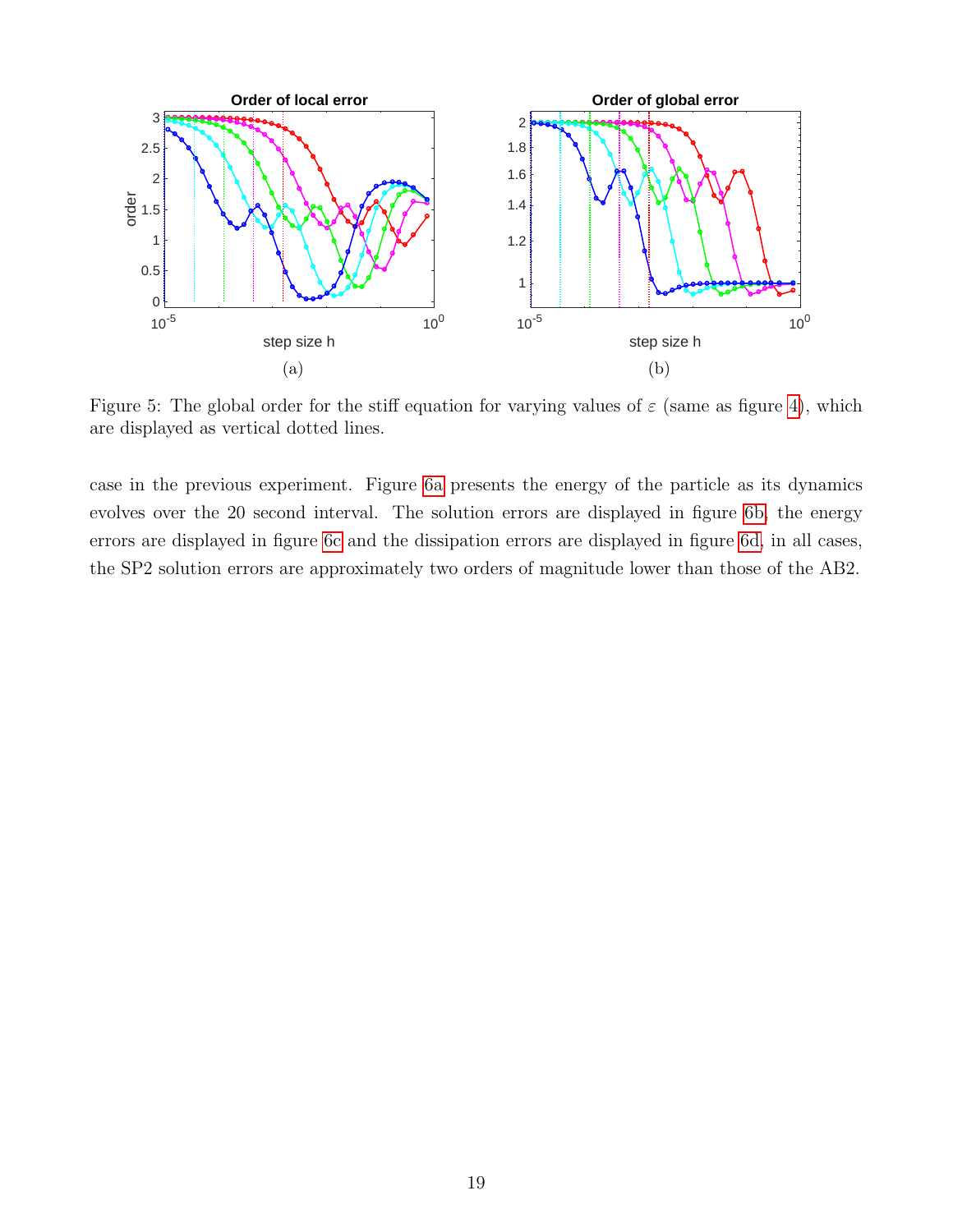<span id="page-19-0"></span>

Figure 6: The particle energy (a), solution error (b), energy error (c) and dissipation error (d) as functions of time for the splitting solution (blue line) and Adams-Bashforth solution (red line) compared to the reference solution (black line) for a perturbed system.

# 6 Conclusion

We have proposed a splitting method for particle dynamics in viscous flows, obtained by splitting the vector fields of the forced rigid-body dynamics equations into a conservative vector field and a vector field that accounts for the fluid forces. Using backward error analysis, we have shown for perturbed systems, the global error is proportional to  $\mathcal{O}(\varepsilon h^2)$  which is an order  $\varepsilon$  lower than conventional methods. For the stiff case, the splitting method produces solutions that are stable in the unstable regime of the conventional method and retains stability for all  $h \leq 1$ . Via numerical experiment, we confirm results from the literature [\[33\]](#page-22-7), on the local error order reduction phenomena for the splitting method. In the non-stiff regime, the global error is observed to behave according to  $\mathcal{O}(h^2/\varepsilon)$  and transitions to  $\mathcal{O}(h)$  in the stiff regime.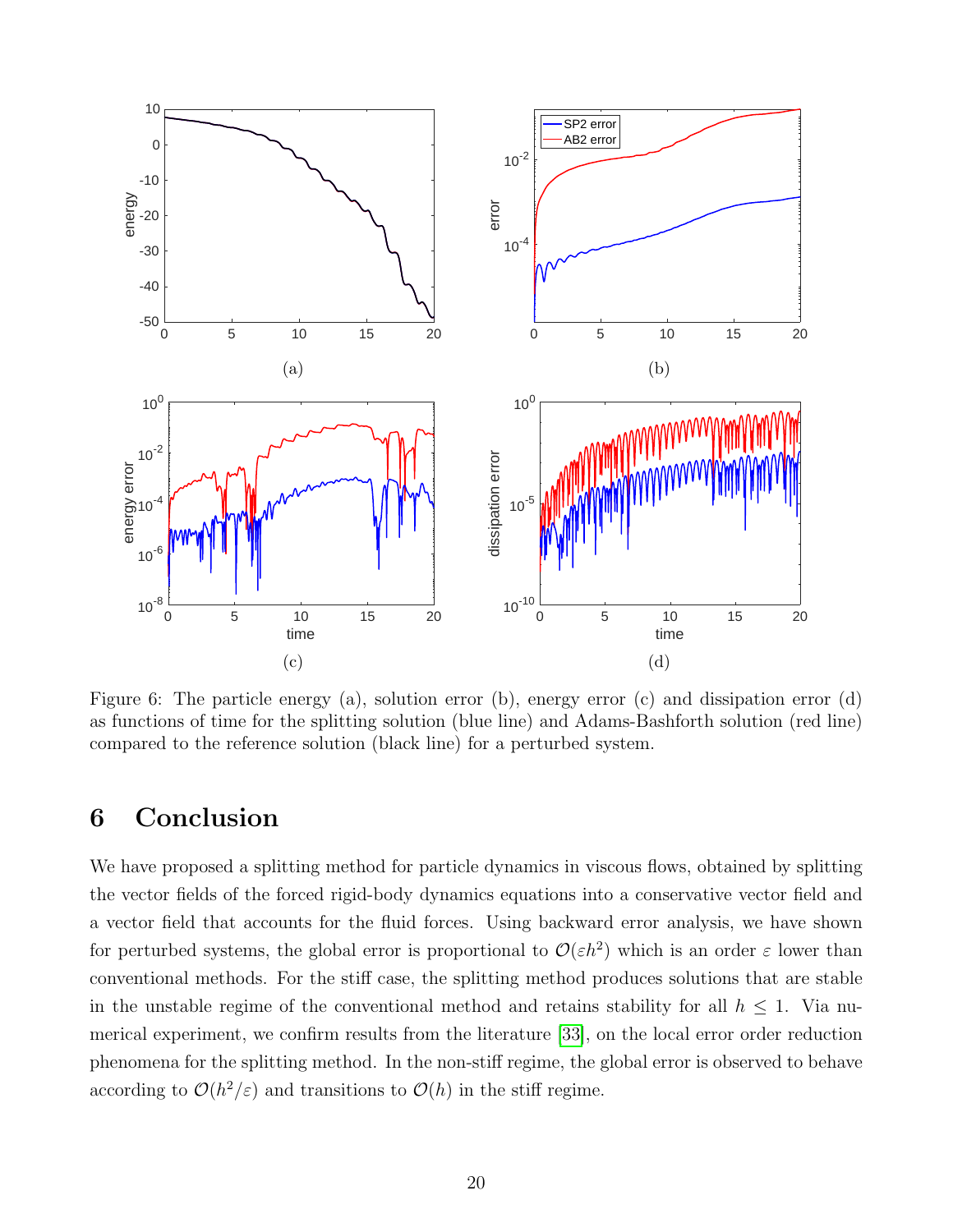## 7 Acknowledgements

This work has received funding from the European Unions Horizon 2020 research and innovation programme under the Marie Sklodowska-Curie grant agreement (No. 691070) as well as the SPIRIT project (No. 231632) under the Research Council of Norway FRIPRO funding scheme. Part of this work was done while visiting the University of Cambridge, UK and La Trobe University, Melbourne, Australia.

# References

- <span id="page-20-0"></span>[1] P.H. Alfredsson F. Lundell, L.D. Soderberg. Fluid mechanics of papermaking. Annu. Rev. Fluid Mech, 43:195–217, 2011.
- <span id="page-20-1"></span>[2] I. Marti E.J. Windhab P. Fischer P. Erni, C. Cramer. Continuous flow structuring of anisotropic biopolymer particles. Adv. Colloid Interface Sci, 150:16–26, 2009.
- <span id="page-20-2"></span>[3] K.A. Prather R.C. Moffett. In-situ measurements of the mixing state and optical properties of soot with implications for radiative forcing estimates. PNAS, 106:72–77, 2009.
- <span id="page-20-3"></span>[4] J.O. Kessler T.J. Pedley. Hydrodynamic phenomena in suspensions of swimming microorganisms. Annu. Rev. Fluid Mech, 24:13–58, 1992.
- <span id="page-20-4"></span>[5] A.J. Heymsfield. Precipitation development in stratiform ice clouds: a microphysical and dynamical study. J. Atmos. Sci., 34:67–81, 1977.
- <span id="page-20-5"></span>[6] R. van Hout L. Sabban. Measurements of pollen grain dispersal in still air and stationary, near homogeneous, isotropic turbulence. J. Aerosol Sci, 42:67–82, 2011.
- <span id="page-20-6"></span>[7] R. I. McLachlan and G. R. W. Quispel. Splitting methods. Acta Numer., 11:341–434, 2002.
- <span id="page-20-7"></span>[8] A. Tornberg and K. Gustavsson. A numerical method for simulations of rigid fiber suspensions. J. Comput. Phys., 215:172–196, 2006.
- [9] M. Shin and D. L. Koch. Rotational and translational dispersion of fibres in isotropic turbulent flows. J. Fluid Mech., 540:143–74, 2005.
- <span id="page-20-8"></span>[10] R. E. Khayat and R. G. Cox. Inertia effects on the motion of long slender bodies. J. Fluid Mech., 209:435–62, 1989.
- <span id="page-20-9"></span>[11] H. Brenner and R. Cox. The resistance to a particle of arbitrary shape in translational motion at small Reynolds numbers. J. Fluid Mech., 17:561–595, 1963.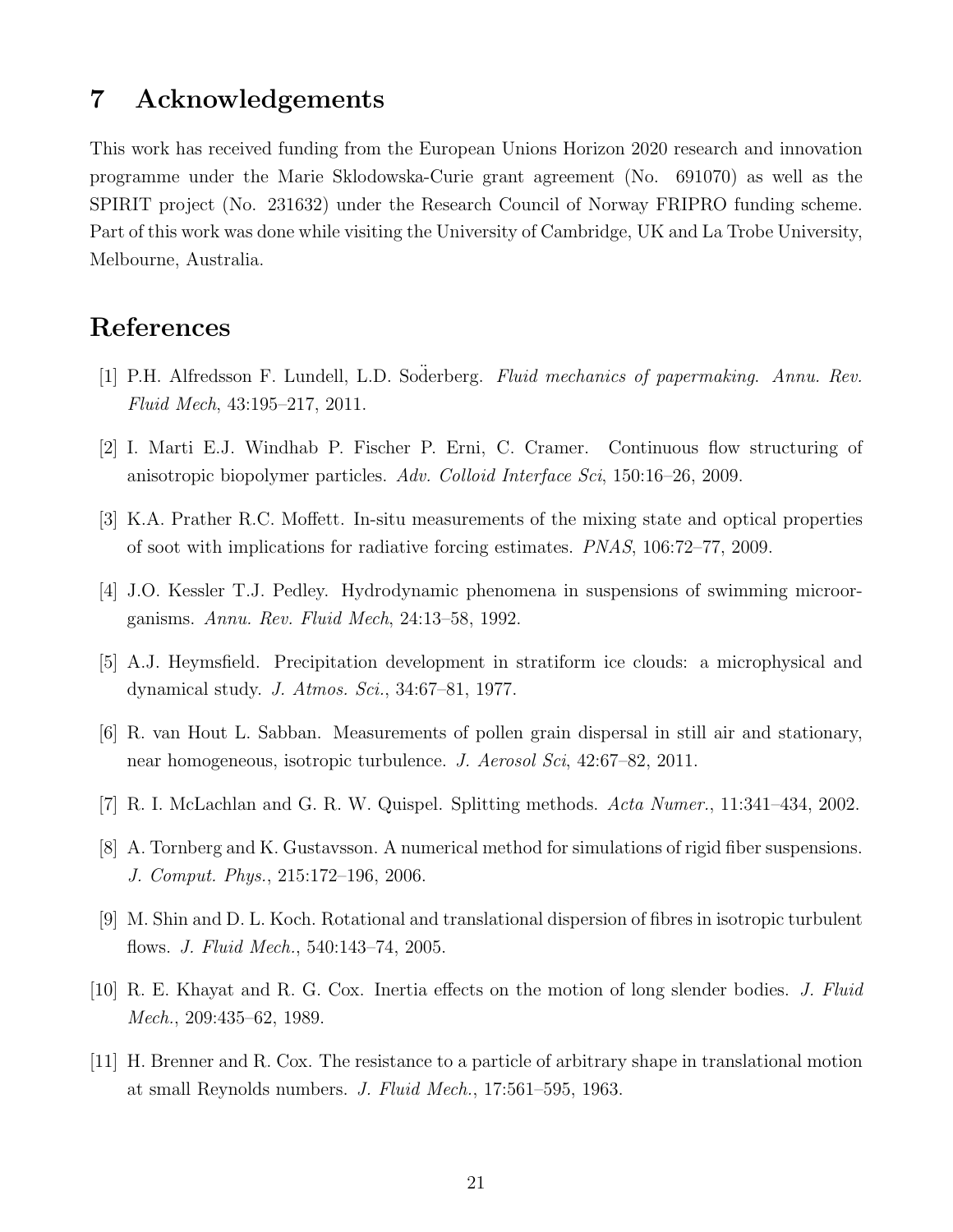- <span id="page-21-0"></span>[12] R. Cox. The steady motion of a particle of arbitrary shape at small Reynolds numbers. J. Fluid Mech., 23:625–643, 1965.
- <span id="page-21-1"></span>[13] H. Brenner. The Stokes resistance of an arbitrary particle IV: Arbitrary fields of flow. Chem. Eng Sci., 19:703–727, 1964.
- <span id="page-21-2"></span>[14] G.B. Jeffery. The Motion of Ellipsoidal Particles Immersed in a Viscous Fluid. Proceedings of the Royal Society of London. Series A., 102:161–179, 1922.
- <span id="page-21-3"></span>[15] P.H. Mortensen, H.I. Andersson, J.J.J. Gillissen and B.J. Boersma. Dynamics of prolate ellipsoidal particles in a turbulent channel flow. Phys. Fluids, 20, 2008.
- <span id="page-21-5"></span>[16] H. Zhang, G. Ahmadi, F. G. Fan, and J. B. McLaughlin. Ellipsoidal particles transport and deposition in turbulent channel flows. Int. J. Multiphase Flow, 27:971–1009, 2001.
- <span id="page-21-4"></span>[17] N. R. Challabotla, C. Nilsen and H. I. Andersson. On rotational dynamics of inertial disks in creeping shear flow. Phys. Lett.  $A_{\cdot}, 379:157-162, 2015$ .
- <span id="page-21-6"></span>[18] G. A. Voth and A. Soldati. Anisotropic Particles in Turbulence. Annu. Rev. Fluid Mech., 49:249–76, 2017.
- <span id="page-21-7"></span>[19] H. Goldstein, C. P. Poole and J. L. Safko. Classical Mechanics Differential. Addison-Wesley, second edition, 2001.
- <span id="page-21-8"></span>[20] F. G. Fan and G. Ahmadi. Dispersion of ellipsoidal particle in an isotropic pseudo-turbulent flow field. *ASME J. Fluids Eng.*, 117:154–161, 1995.
- <span id="page-21-9"></span>[21] E. Celledoni, F. Fassó, N. Säfström, A. Zanna. The Exact Computation of the Free Rigid Body Motion and Its Use in Splitting Methods. *SIAM J. Sci. Comput.*, 30(4):2084–2112, 2007.
- <span id="page-21-10"></span>[22] A. Oberbeck. Ueber stationare flussigkeitsbeweegungen mit berucksichtigung der inneren reibung. Crelle's J, 81, 1876.
- <span id="page-21-11"></span>[23] M. Meinke W. Schröder C. Siewert, R.P.J. Kunnen. Orientation statistics and settling velocity of ellipsoids in decaying turbulence. Atmospheric research, 142:45–56, 2014.
- <span id="page-21-12"></span>[24] J.E. Marsden, T.S. Ratiu. Introduction to Mechanics and Symmetry. A Basic Exposition of Classical Mechanical Systems. Springer-Verlag, New York, second edition, 1999.
- <span id="page-21-13"></span>[25] C.R. Etheir and D.A. Steinman. Exact fully 3D Navier-Stokes solutions for benchmarking. International journal for numerical methods in fluids, 19:369–375, 1994.
- <span id="page-21-14"></span>[26] H.F. Trotter. On the product of semi-groups of operators. *Proc. Am. Math. Soc.*, 10:545–551, 1959.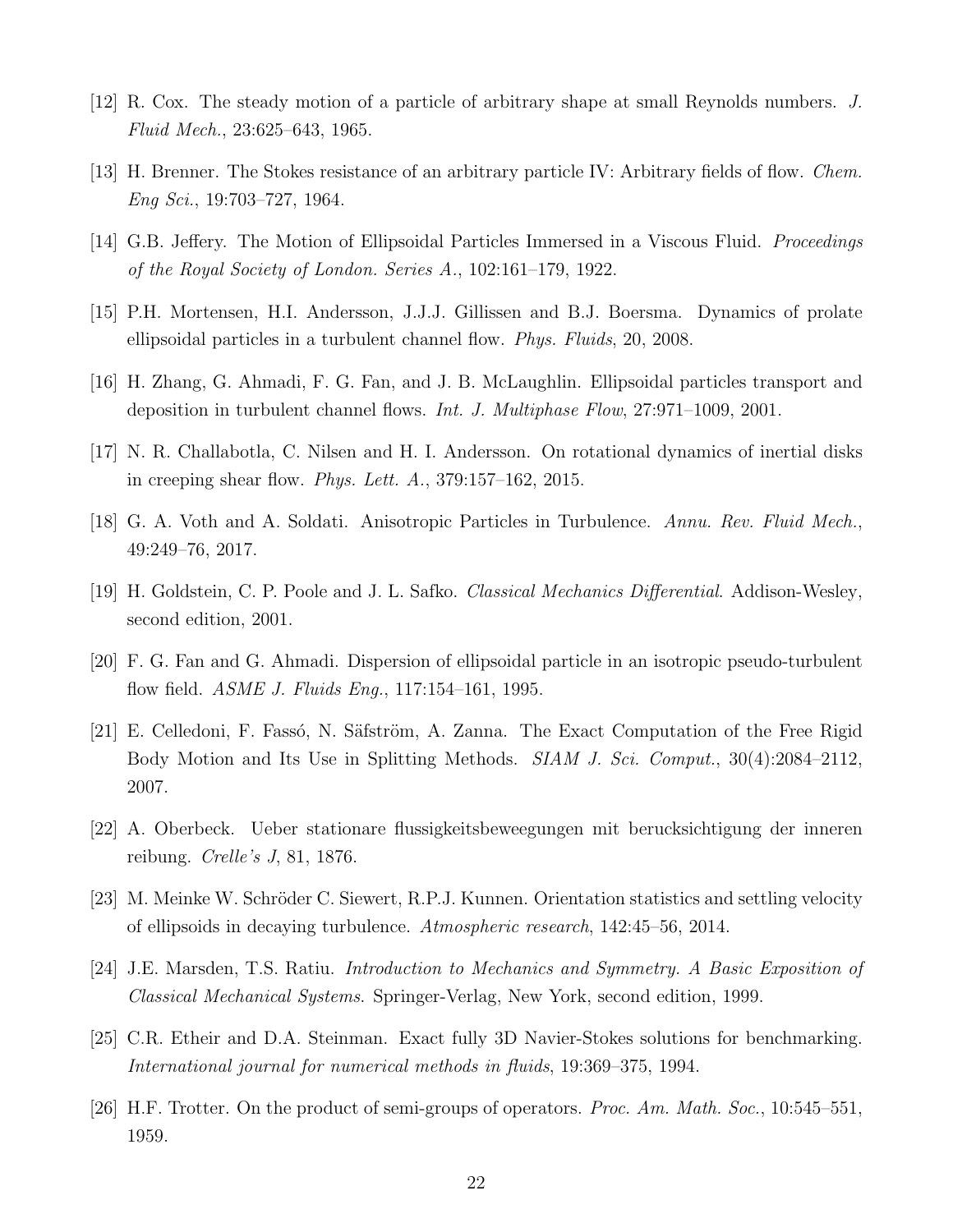- <span id="page-22-0"></span>[27] G. Strang. On the construction and comparison of difference schemes. SIAM J. Numer. Anal., 5:506–517, 1968.
- <span id="page-22-1"></span>[28] E. Hairer, C. Lubich, G. Wanner. Geometric Numerical Integration, Structure-Preserving Algorithms for Ordinary Differential Equations. Springer, second edition, 2006.
- <span id="page-22-2"></span>[29] H. Yoshida. Construction of higher order symplectic integrators. Phys. Lett. A., 150:262–268, 1990.
- <span id="page-22-3"></span>[30] M. Suzuki. Fractal decomposition of exponential operators with applications to many-body theories and Monte Carlo simulations. Phys. Lett. A., 146:319–323, 1990.
- <span id="page-22-4"></span>[31] R. van Zon, J. Schofield. Numerical implementation of the exact dynamics of free rigid bodies. J. Comput. Phys, 225:145–164, 2007.
- <span id="page-22-5"></span>[32] E. Hairer, S.P. Nørsett, G. Wanner. Solving Ordinary Differential Equations I, Nonstiff Problems. Springer-Verlag, Berlin Heidelberg, second edition, 1993.
- <span id="page-22-7"></span>[33] R. Kozlov, A. Kværnø, B. Owren. The behaviour of the local error in splitting methods applied to stiff problems  $\ldots$  *J. Comput. Phys.*, 195:576–593, 2003.
- <span id="page-22-8"></span>[34] B. Sportisse. An analysis of operator splitting techniques in the stiff case. J. Comput. Phys., 161:140–168, 2000.
- <span id="page-22-9"></span>[35] E. Hairer, G. Wanner. Solving Ordinary Differential Equations II, Stiff and Differential-Algebraic Problems. Springer-Verlag, Berlin Heidelberg, second edition, 1996.

# <span id="page-22-6"></span>A Local error for Strang splitting

The local error for the Strang operator is given by

$$
\delta^{[S]}(\mathbf{y}_0) = \varphi_h(\mathbf{y}_0) - \Phi_h^{[S]}(\mathbf{y}_0)
$$
  
= $h^3(\frac{1}{12}[f_1, [f_1, f_2]] - \frac{1}{24}[f_2, [f_2, f_1]])\mathbf{y}_0 + \mathcal{O}(h^4),$  (68)